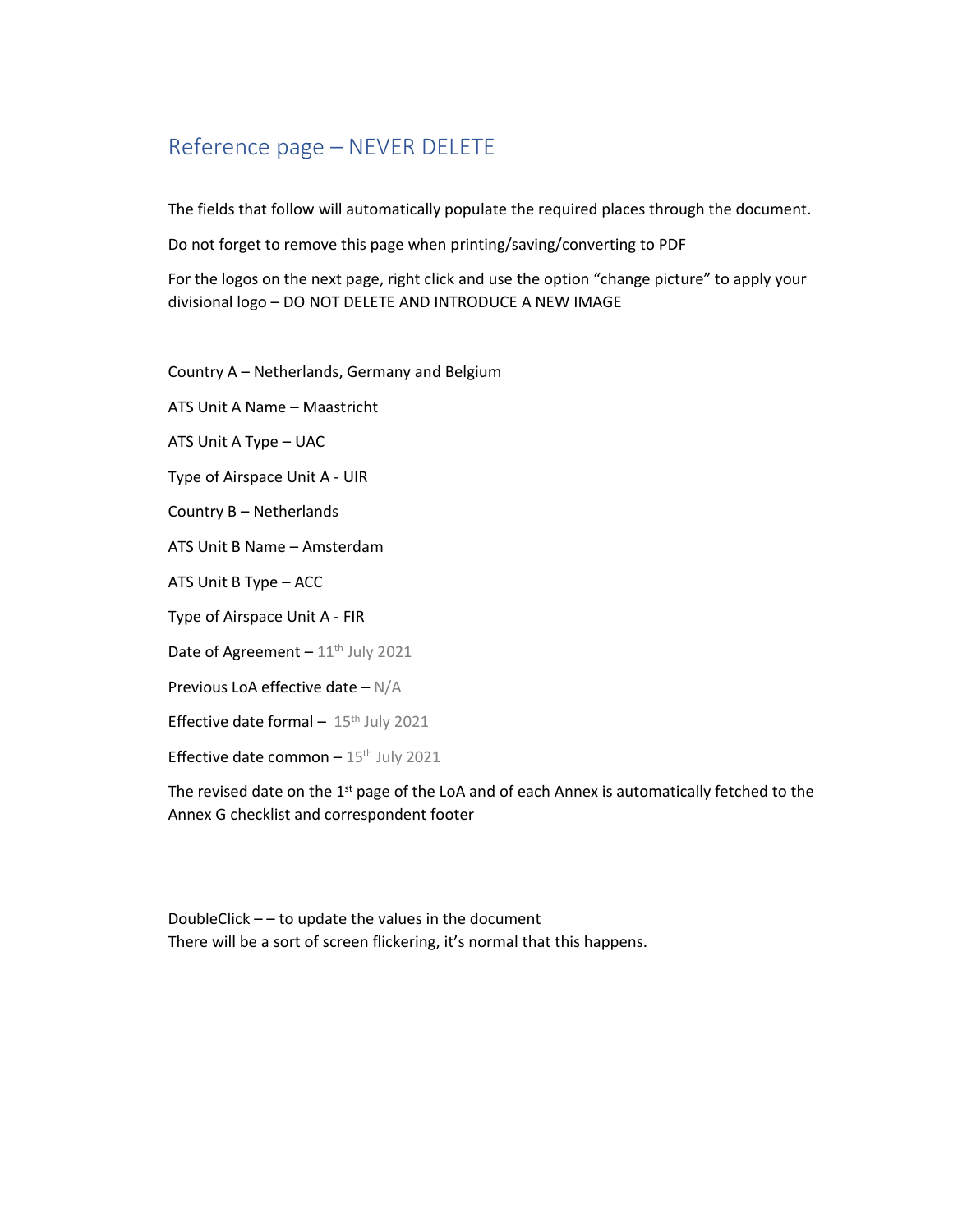# LETTER OF AGREEMENT

# between

IVAO ATC HQ

IVAO ATC HQ<br>
Maastricht UAC and Mansterdam ACC





Effective – 15th July, 2021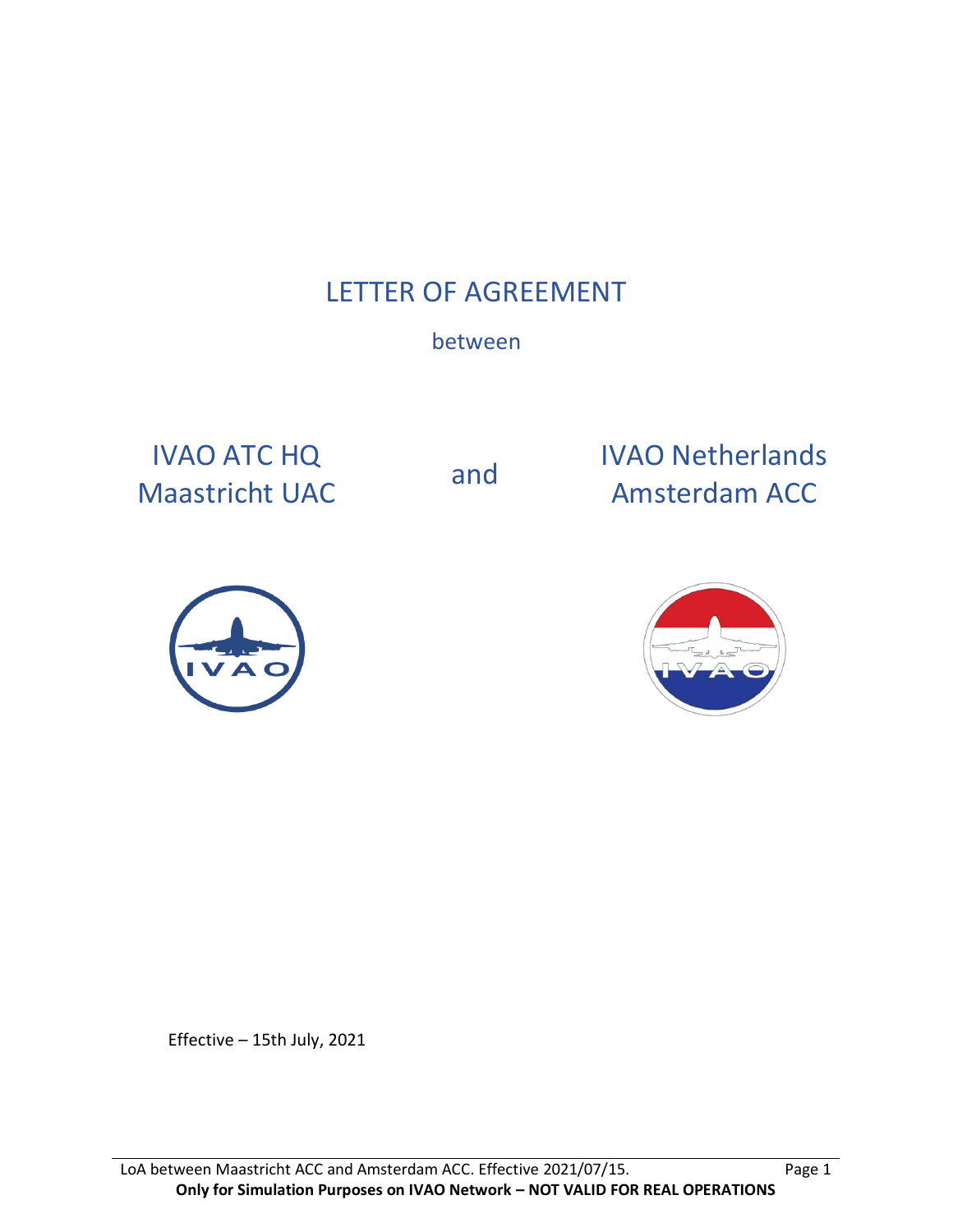## 1 General

### 1.1 Purpose

The purpose of this Letter of Agreement is to define the coordination procedures to be applied between Maastricht UAC and Amsterdam ACC when providing ATS to General Air Traffic and Operational Air Traffic.

These procedures are supplementary to those specified in IVAO Documentation and/or Divisional website Documents.

### 1.2 Operational Status.

Both Divisions shall keep each other advised of any changes in the operational status of their facilities and navigational aids, which may affect the procedures specified in this Letter of Agreement.

### 2 Areas of Responsibility for the Provision of ATS

### 2.1 Areas of Responsibility

The lateral and vertical limits of the respective areas of responsibility are as follows:

Note: See para 2.2 for the description of the areas where delegation of the responsibility for the provision of ATS is applicable.

#### 2.1.1 Maastricht UAC

| Lateral limits:  | The limits of the AoR corresponding to the FIR boundaries as published |
|------------------|------------------------------------------------------------------------|
|                  | in the AIP Netherlands, Germany and Belgium and G.D. Luxembourg        |
| Vertical limits: | FL 245 - UNI                                                           |

ICAO airspace classification for the area of responsibility of Maastricht UAC along the common boundary of the areas of responsibility of Maastricht UAC and Amsterdam ACC is described in Annex B to this Letter of Agreement.

#### 2.1.2 Amsterdam ACC

Lateral limits: Amsterdam FIR as published in the AIP Netherlands

Vertical limits: GND – FL 245

ICAO airspace classification for the area of responsibility of Amsterdam ACC along the common boundary of the areas of responsibility of Maastricht UAC and Amsterdam ACC is described in Annex B to this Letter of Agreement.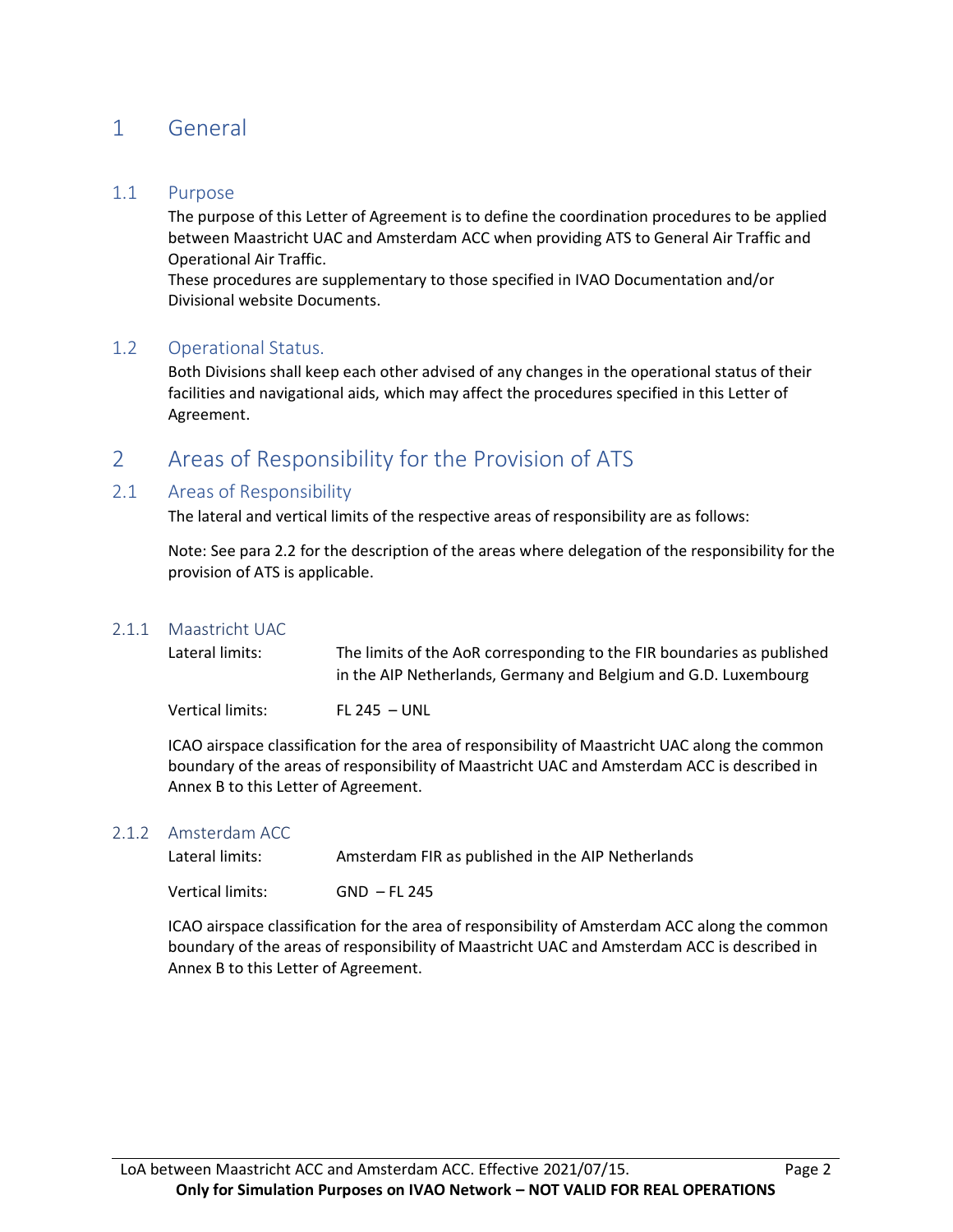2.2 Areas for Cross Border Provision of ATS (ATS Delegation)

The provision of ATS in respect of this LoA means the following services: Air Traffic Control Service (ATC), Flight Information Service (FIS) for controlled flights, Alerting Service (ALRS)

- 2.2.1 Delegation of ATS from Maastricht UAC to Amsterdam ACC Not applicable.
- 2.2.2 Delegation of ATS from Amsterdam ACC to Maastricht UAC Not applicable.

### 2.2.3 Other Areas for Cross Border Provision of ATS

Areas for cross-border provision of ATS defined with other coordinating air traffic services units along the common boundary of the areas of responsibility of Maastricht UAC and Amsterdam ACC are described in Annex B to this Letter of Agreement.

### 2.2.4 Alerting Service

The ATS unit responsible for the provision of ATS, by virtue of delegation, shall provide alerting service and shall notify immediately the supervisor of the delegating ATS unit. The supervisor of the delegating ATS unit shall notify the appropriate rescue coordination centre as required.

### 2.2.5 Territorial Matters

- Not applicable -

### 2.3 Special Provisions

- Not applicable -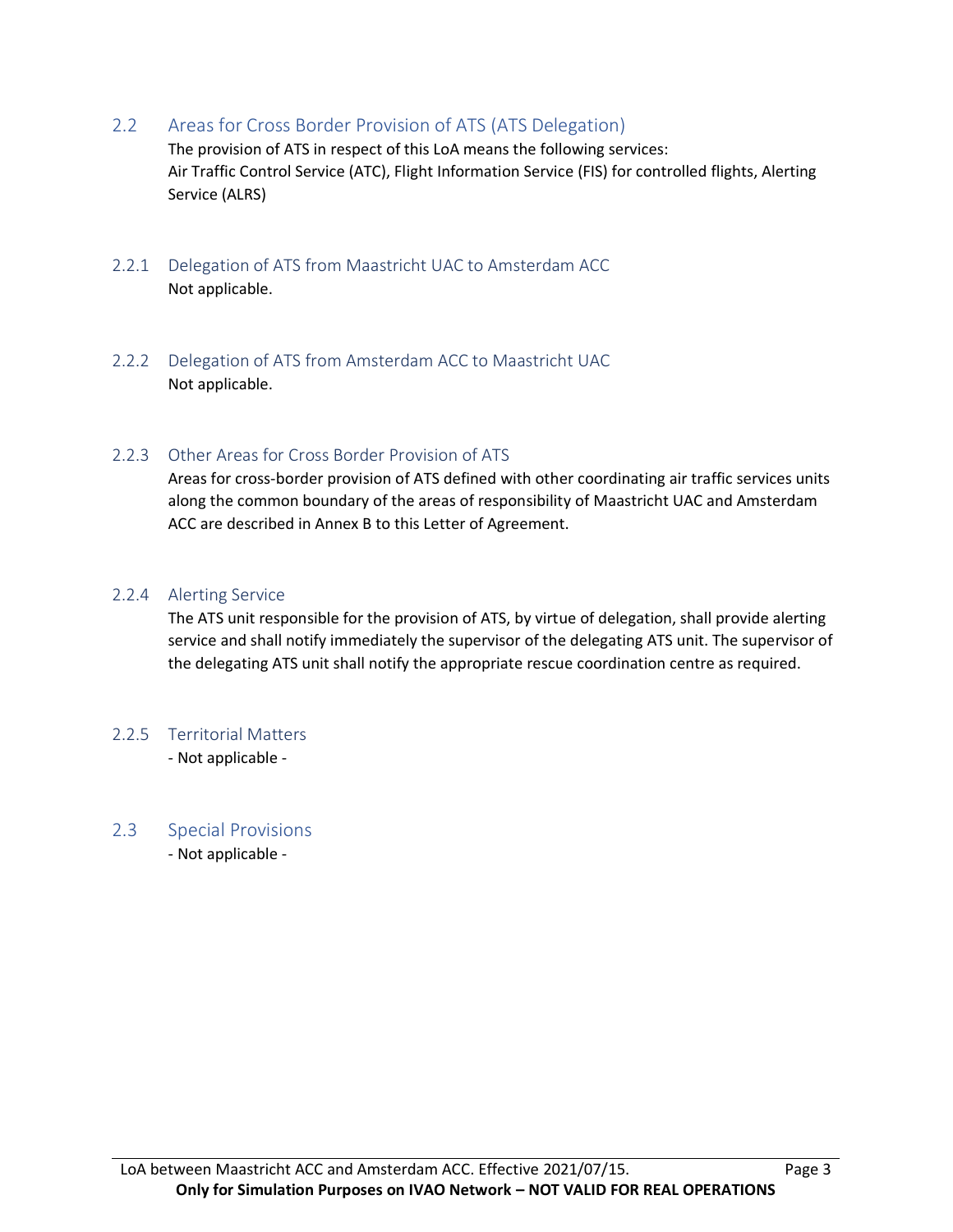## 3 Procedures

The procedures to be applied by Maastricht UAC and Amsterdam ACC are detailed in the Annexes to this Letter of Agreement:

| Annex A | Definitions and Abbreviations                      |
|---------|----------------------------------------------------|
| Annex B | Area of Common Interest                            |
| Annex C | <b>Exchange of Flight Data</b>                     |
| Annex D | <b>Procedures for Coordination</b>                 |
| Annex E | Transfer of Control and Transfer of Communications |
| Annex F | ATS Surveillance Based Coordination Procedures     |
| Annex G | <b>Checklist of Pages</b>                          |

### 4 Revisions and Deviations.

### 4.1 Revision of this Letter of Agreement

The revision of the present Letter of Agreement, excluding Annexes and their Appendices, requires the mutual written consent of the signatories.

### 4.2 Revision of the Annexes to the Letter of Agreement.

The revision of Annexes to the present Letter of Agreement requires the mutual written consent of the representatives of the respective IVAO Divisions designated by the respective signatories, normally the ATC Operations Coordinator at the respective Division.

### 4.3 Temporary Deviations.

When necessary, the ATC Department of the IVAO Divisions concerned may introduce, by mutual agreement and for a specified period of time, temporary modifications to the procedures laid down in the Annexes to the present Letter of Agreement.

### 4.4 Incidental Deviations.

Instances may arise where incidental deviations from the procedures specified in the Annexes to this Letter of Agreement may become necessary. Under these circumstances air traffic controllers are expected to exercise their best judgement to ensure the safety and efficiency of air traffic.

### 5 Cancellation.

- 5.1 Cancellation of the present Letter of Agreement by mutual written agreement of the respective IVAO Divisions may take place at any time.
- 5.2 Cancellation of this Letter of Agreement by either IVAO Division is possible at any time, provided that the cancelling party declares its intention in writing to cancel the Letter of Agreement with a minimum pre-notification time of 6 months before the date the cancellation is to take effect.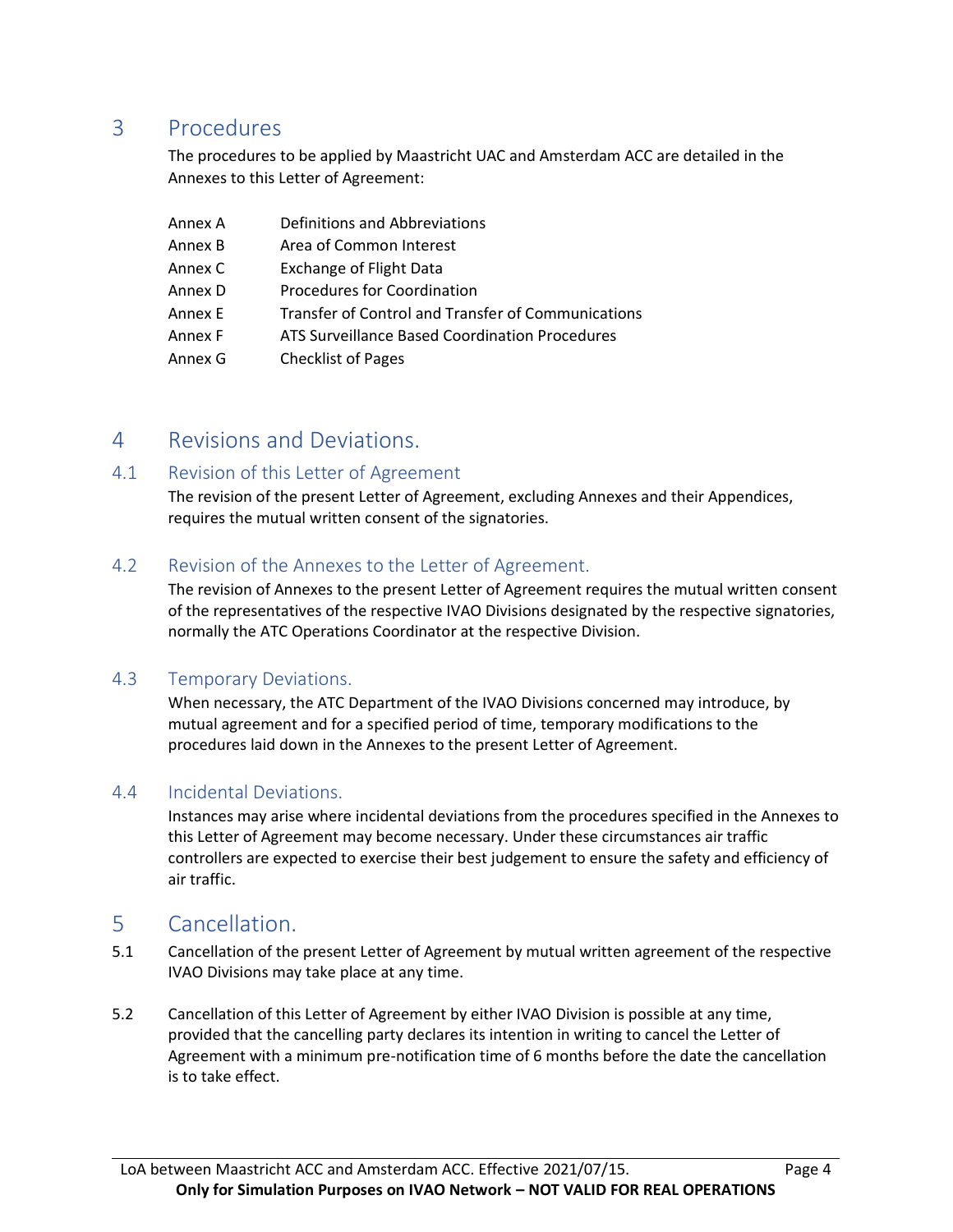# 6 Interpretation and Settlement of Disputes.

- 6.1 Should any doubt or diverging views arise regarding the interpretation of any provision of the present Letter of Agreement or in case of dispute regarding its application, the parties shall endeavor to reach a solution acceptable to both of them.
- 6.2 Should no agreement be reached, each of the parties shall refer to IVAO HQ ATC Operations Department, to which the dispute shall be submitted for settlement.

### 7 Validity

This LoA becomes effective 25 March, 2021 and supersedes the Letter of Agreement between Maastricht ACC and Amsterdam ACC dated N/A.

> ATC Operations Director IVAO ATC HQ

Shaun Ellis – 471730 Coen van Dorrestein – 523067 ATC Operations Coordinator Netherlands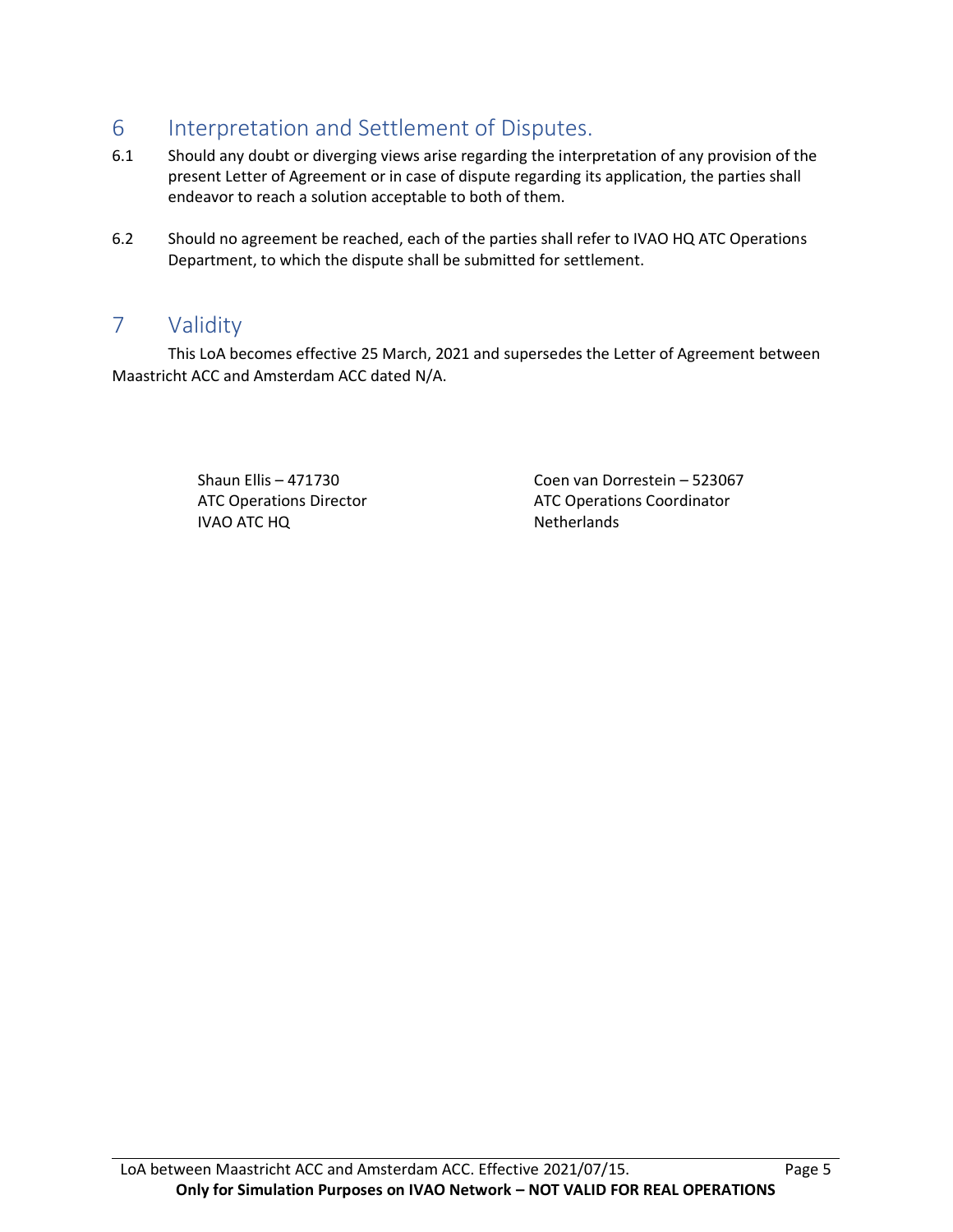### **Maastricht UAC Amsterdam ACC Amsterdam ACC**

# Annex A.

### Definitions and Abbreviations

Effective: 25 March, 2021 Revised: N/A

### A.1 Definitions.

### A.1.1 Area of Responsibility

An airspace of defined dimensions where a sole ATS unit has responsibility for providing air traffic services.

### A.1.2 Area of Common Interest

A volume of airspace as agreed between two ATS units, extending into the adjacent/subjacent Areas of Responsibility, within which airspace structure and related activities may have an impact on air traffic coordination procedures.

### A.1.3 Approval Request

Request from an ATS-unit to the ATS sector concerned for an approval of:

• an aircraft not yet airborne, whenever the flying time to the transfer of control point is less than the agreed minimum prenotification time, or

• an aircraft in flight intending to operate under conditions other than those described in mutually agreed procedures.

#### A.1.4 Division Level.

The flight level dividing two superimposed AoR for the provision of ATS.

### A.1.5 General Air Traffic.

All flights which are conducted in accordance with the rules and procedures of ICAO and/or the national civil aviation regulations and legislation.

### A.1.6 Operational Air Traffic.

All flights which do not comply with the provisions stated for GAT and for which rules and procedures have been specified by appropriate national authorities.

### A.1.7 Reduced Vertical Separation Minimum.

A vertical separation minimum of 300 m (1 000 ft) which is applied between FL 290 and FL 410 inclusive, on the basis of regional air navigation agreements and in accordance with conditions specified therein.

#### A.1.7.1 RVSM Approved Aircraft

Aircraft that have received State approval for RVSM operations within the EUR RVSM airspace.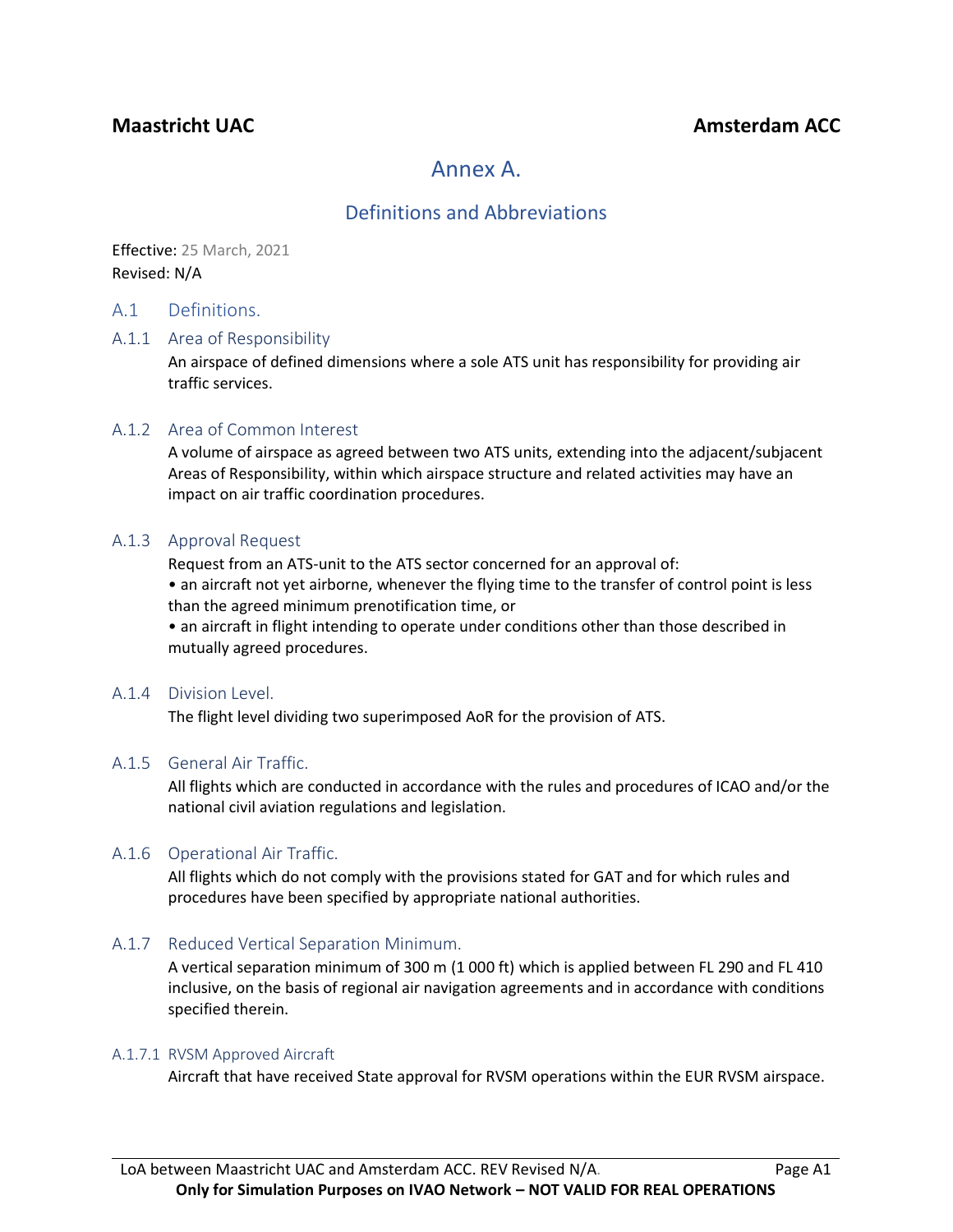### A.1.8 Release

#### A.1.8.1 Release for Climb

An authorization for the accepting sector to climb (a) specific aircraft before the transfer of control.

Note: The transferring sector remains responsible within its Area of Responsibility for separation between the transferred aircraft and other aircraft unknown to the accepting unit, unless otherwise agreed.

#### A.1.8.2 Release for Descent

An authorization for the accepting sector to descend (a) specific aircraft before the transfer of control.

Note: The transferring sector remains responsible within its Area of Responsibility for separation between the transferred aircraft and other aircraft unknown to the accepting unit, unless otherwise agreed.

#### A.1.8.3 Release for Turn

An authorization for the accepting sector to turn (a) specific aircraft away from the current flight path by not more than 45 o before the transfer of control

Note: The transferring sector remains responsible within its Area of Responsibility for separation between the transferred aircraft and other aircraft unknown to the accepting unit, unless otherwise agreed.

#### A.1.9 State Aircraft

For the purposes of EUR RVSM, only aircraft used in military, customs or police services shall qualify as State aircraft.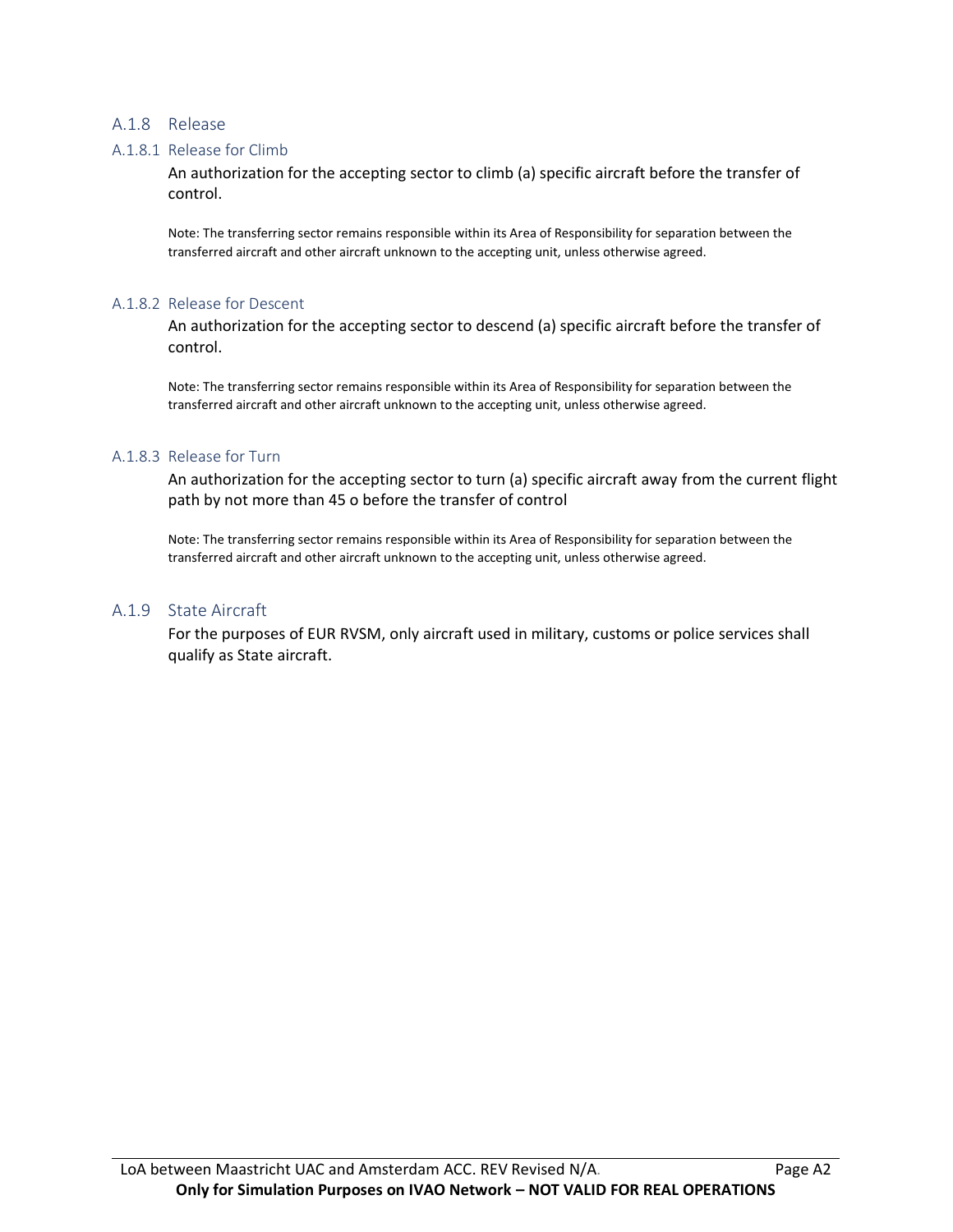### A.2 Abbreviations.

| <b>ACC</b>  | <b>Area Control Center</b>                   | <b>NM</b>         | <b>Nautical Mile</b>                      |
|-------------|----------------------------------------------|-------------------|-------------------------------------------|
| ACI*        | Area of Common Interest                      | <b>NM</b>         | <b>EUROCONTROL Network</b>                |
|             |                                              |                   | Management                                |
| <b>AIP</b>  | <b>Aeronautical Information Publication</b>  |                   |                                           |
| AoR*        | Area of Responsibility                       | OAT*              | <b>Operational Air Traffic</b>            |
| <b>APP</b>  | Approach Area / Approach ATS Unit            | OLDI <sup>*</sup> | On-line Data Interchange                  |
| <b>ATC</b>  | Air Traffic Control                          | <b>ORCAM</b>      | <b>Originating Region Code Assignment</b> |
|             |                                              |                   | Method                                    |
| <b>ATS</b>  | <b>Air Traffic Services</b>                  |                   |                                           |
| <b>ATZ</b>  | Air Traffic Zone                             | <b>RTF</b>        | Radio Telephony                           |
|             |                                              | <b>RVSM</b>       | <b>Reduced Vertical Separation</b>        |
|             |                                              |                   | Minimum                                   |
| <b>CBA</b>  | Cross-Border Area                            |                   |                                           |
| <b>CDR</b>  | <b>Conditional Route</b>                     | <b>SFC</b>        | Surface                                   |
| COP*        | <b>Coordination Point</b>                    | <b>SID</b>        | <b>Standard Instrument Departure</b>      |
| <b>CRC</b>  | <b>Control and Reporting Centre</b>          | <b>SSR</b>        | Secondary Surveillance Radar              |
| <b>CTA</b>  | Control Area                                 | <b>STAR</b>       | <b>Standard Instrument Arrival</b>        |
| <b>CTR</b>  | Control / Enroute ATS Unit                   |                   |                                           |
| <b>CTZ</b>  | Control Zone                                 | <b>TMA</b>        | <b>Terminal Maneuvering Area</b>          |
|             |                                              | <b>TRA</b>        | <b>Temporary Reserved Area</b>            |
| DFL*        | Division Flight Level                        | <b>TSA</b>        | <b>Temporary Segregated Area</b>          |
|             |                                              | <b>TWR</b>        | Aerodrome Control Tower                   |
| <b>ETO</b>  | <b>Estimated Time Over Significant Point</b> |                   |                                           |
| <b>EUR</b>  | European                                     | <b>UAC</b>        | <b>Upper Area Control Centre</b>          |
|             |                                              | <b>UHF</b>        | <b>Ultra High Frequency</b>               |
| <b>FIR</b>  | <b>Flight Information Region</b>             | <b>UIR</b>        | <b>Upper Flight Information Region</b>    |
| $FLA*$      | <b>Flight Level Allocation</b>               | <b>UNL</b>        | Unlimited                                 |
| <b>FIS</b>  | <b>Flight Information Services</b>           | <b>UTC</b>        | <b>Coordinated Universal Time</b>         |
| FL.         | Flight Level                                 |                   |                                           |
|             |                                              | <b>VCS</b>        | <b>Voice Communication System</b>         |
| GAT*        | <b>General Air Traffic</b>                   | <b>VFR</b>        | <b>Visual Flight Rules</b>                |
| <b>GND</b>  | Ground                                       | <b>VHF</b>        | Very High Frequency                       |
|             |                                              |                   |                                           |
| <b>ICAO</b> | International Civil Aviation Organization    |                   |                                           |
| <b>IFR</b>  | Instrument Flight Rules                      |                   |                                           |
|             |                                              |                   |                                           |
| <b>KHz</b>  | Kilohertz                                    |                   |                                           |
|             |                                              |                   |                                           |
| $LoA*$      | Letter of Agreement                          |                   |                                           |
|             |                                              |                   |                                           |
| <b>MHz</b>  | Megahertz                                    |                   |                                           |

Note: Abbreviations marked with an \* are non-ICAO abbreviations.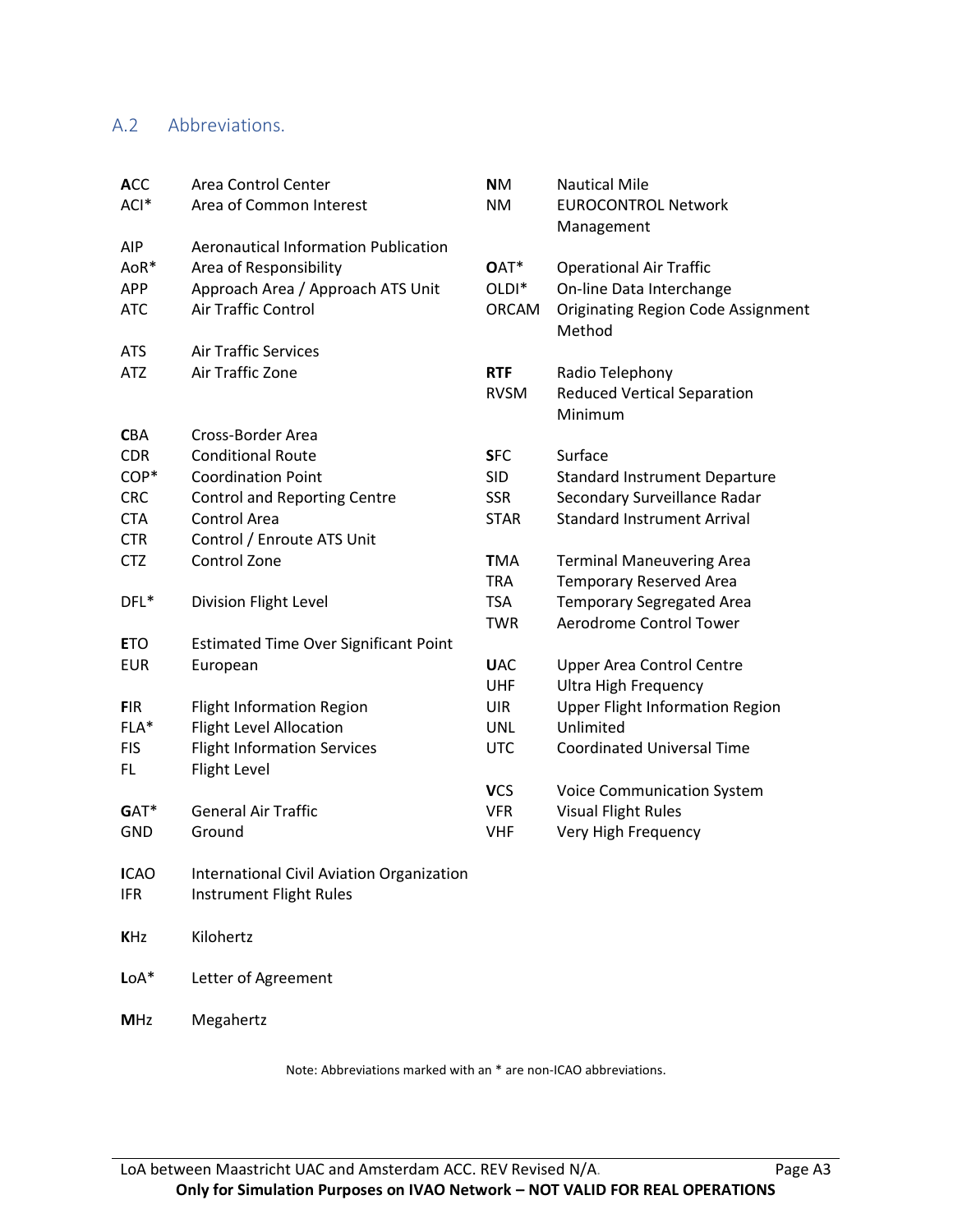# Annex B.

### Area of Common Interest

Effective: 25 March, 2021 Revised: N/A

### B.1 Airspace Structure and Classification within the Area of Common Interest. The Airspace structure within the ACI is shown in Appendix of Annex B

### B.1.1 Brussels FIR/UIR

| Area                       | <b>Vertical Limits</b> | Airspace<br>Classification |
|----------------------------|------------------------|----------------------------|
| Brussels UTA <sup>1)</sup> | FL 195 - FL 245        |                            |
| Brussels UTA <sup>2)</sup> | FL 245 $-$ FL 660      |                            |

- 1) ATS provided by Brussels ACC
- 2) ATS provided by Maastricht UAC

### B.1.2 Amsterdam FIR

| Area                        | <b>Vertical Limits</b> | Airspace<br>Classification |
|-----------------------------|------------------------|----------------------------|
| Amsterdam UTA <sup>1)</sup> | FL $195 - F$ L $245$   |                            |
| Amsterdam UTA <sup>2)</sup> | $FL 245 - FL 660$      |                            |

- 1) ATS provided by Amsterdam ACC
- 2) ATS provided by Maastricht UAC

### B.1.3 Bremen FIR / Langen FIR / Hannover UIR

| Area                     | <b>Vertical Limits</b> | Airspace<br><b>Classification</b> |
|--------------------------|------------------------|-----------------------------------|
| Bremen FIR <sup>1)</sup> | FL 100 - FL 245        |                                   |
| Langen FIR <sup>2)</sup> | FL 100 - FL 245        |                                   |
| Hannover UIR 3)          | $FL 245 - FL 660$      |                                   |

- 1) ATS provided by Bremen ACC
- 2) ATS provided by Langen ACC
- 3) ATS provided by Maastricht UAC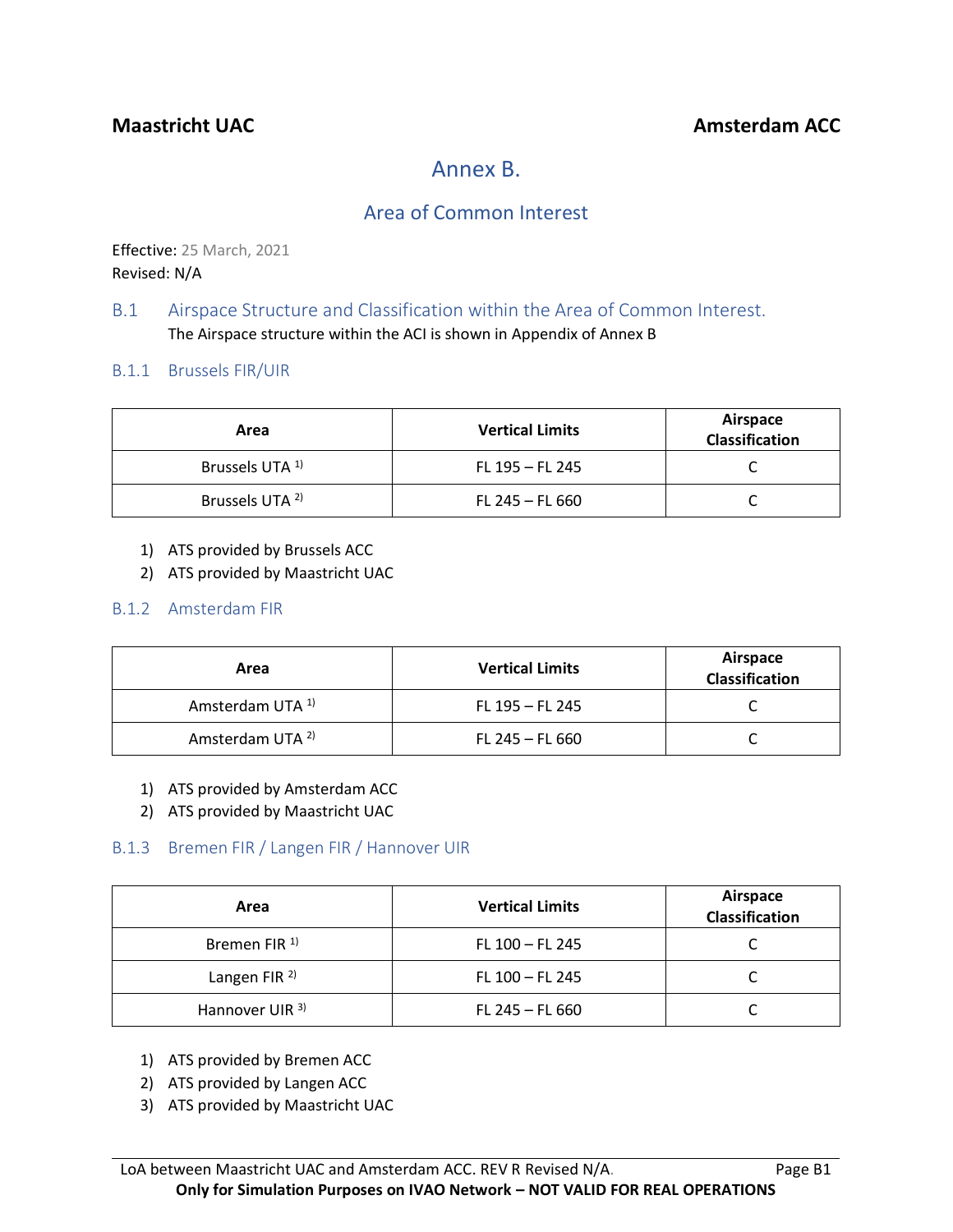- B.2 Sectorisation within the Area of Common Interest The Sectorisation within the ACI is shown in Appendix 1 of Annex B
- B.3 Special Areas within the Area of Common Interest
- B.3.1 Areas for Cross/Border Provision of ATS defined with other ATS Units within the ACI.
- B.3.1.1 ATS provision by Amsterdam ACC Amsterdam FIR

Within the Amsterdam FIR the provision of ATS in accordance with the airspace classification is performed by Amsterdam ACC within the following Area:

B.3.1.1.1 Emmen Area – See Appendix 2 of Annex B

Lateral Limits: The part of the DutchMil TMA C linking the coordinates: N530000 E0071234 – along the Dutch-German border to N521414 E0070347 – N521757 E0064350 – N522534 E0062000 – N524550 E0062000 – N525457 E0062951 – N530000 E0071234

Vertical limits: FL095 – FL245

Airspace Classification: FL095 – FL195: B FL195 – FL245: C

### B.3.1.2 ATS provision by Amsterdam ACC – Bremen FIR

Within the Bremen FIR the provision of ATS in accordance with the airspace classification is performed by Amsterdam ACC within the following Area:

B.3.1.2.1 Twenthe HI Area – See Appendix 2 of Annex B

Lateral Limits: The part of the Bremen FIR west of a line linking the coordinates: N523925 E0070330 – N522350 E0070340

Vertical limits: FL095 – FL245

Airspace Classification: FL095 – FL100: E FL100 – FL245: C

### B.3.1.3 ATS provision by Amsterdam ACC – Langen FIR

Within the Langen FIR the provision of ATS in accordance with the airspace classification is performed by Amsterdam ACC within the following Area:

B.3.1.3.1 Tebro Area – See Appendix 2 of Annex B

Lateral Limits: The part of the Langen FIR linking the coordinates:

N521414 E0070347 – N521450 E0071559 – N515809 E0070629 – N515144 E0065808 – N514111 E0064055 – N513604 E0062955 – N513511 E0062137 – N513510 E0060801 – along the Dutch-German border to N521414 E0070347

Vertical limits: FL205 – FL245

Airspace Classification: C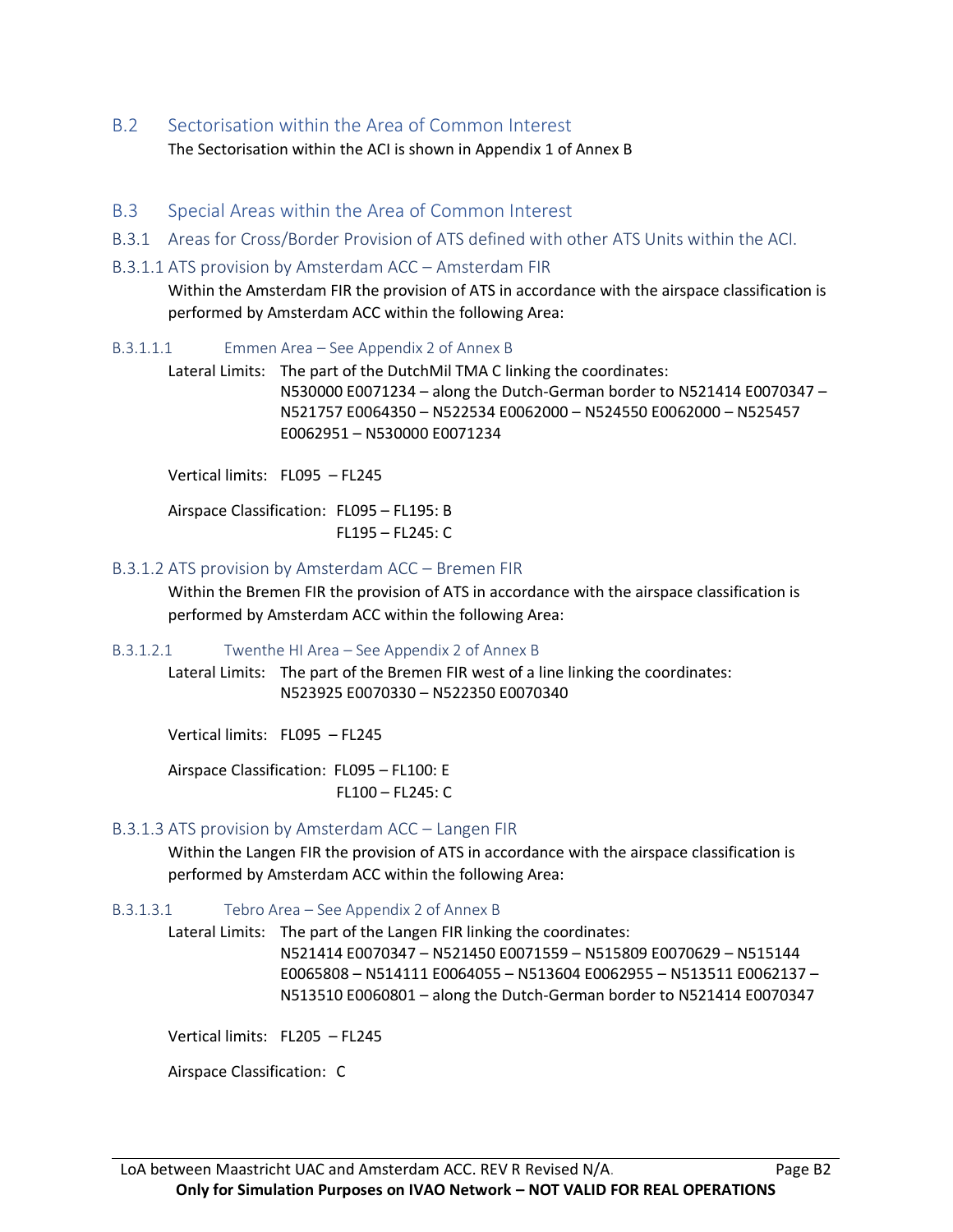#### B.3.1.3.2 KLEVE HI Area – See Appendix 2 of Annex B

Lateral Limits: N514200 E0060142 – N514941 E0062727 – along the Dutch-German border to N514200 E0060142

Vertical limits: FL145 – FL205

Airspace Classification: C

#### B.3.1.4 ATS provision by Amsterdam ACC – London FIR

Within the London FIR the provision of ATS in accordance with the airspace classification is performed by Amsterdam ACC within the following Area:

B.3.1.4.1 MOLIX Area – See Appendix 2 of Annex B

Lateral Limits: The part of the London FIR linking the coordinates: N532000 E0023000 – N531441 E0031102 – N531029 E0032158 – N523704 E0025356 – N524010 E0023000 – N532000 E0023000

Vertical limits: FL175 – FL245

Airspace Classification: FL175 – FL195: A FL195 – FL245: C

#### B.3.1.4.2 GODOS Area – See Appendix 2 of Annex B

Lateral Limits: The part of the London FIR linking the coordinates: N534148 E0030000 – N533411 E0034222 – N531029 E0032158 – N531441 E0031102 – N531608 E0030000 – N534148 E0030000

Vertical limits: FL175 – FL245

Airspace Classification: FL175 – FL195: A FL195 – FL245: C

### B.3.1.5 ATS provision by Brussels ACC – Amsterdam FIR

Within the Amsterdam FIR the provision of ATS in accordance with the airspace classification is performed by Brussels ACC within the following Area:

#### B.3.1.5.1 SASKI A Area – See Appendix 2 of Annex B

Lateral Limits: The part of the Amsterdam FIR, south of a parallel line 5 NM north of the ATS route L179/L608 and east of SASKI

Vertical limits: FL055 – FL245

Airspace Classification: FL055 – FL195: A FL195 – FL245: C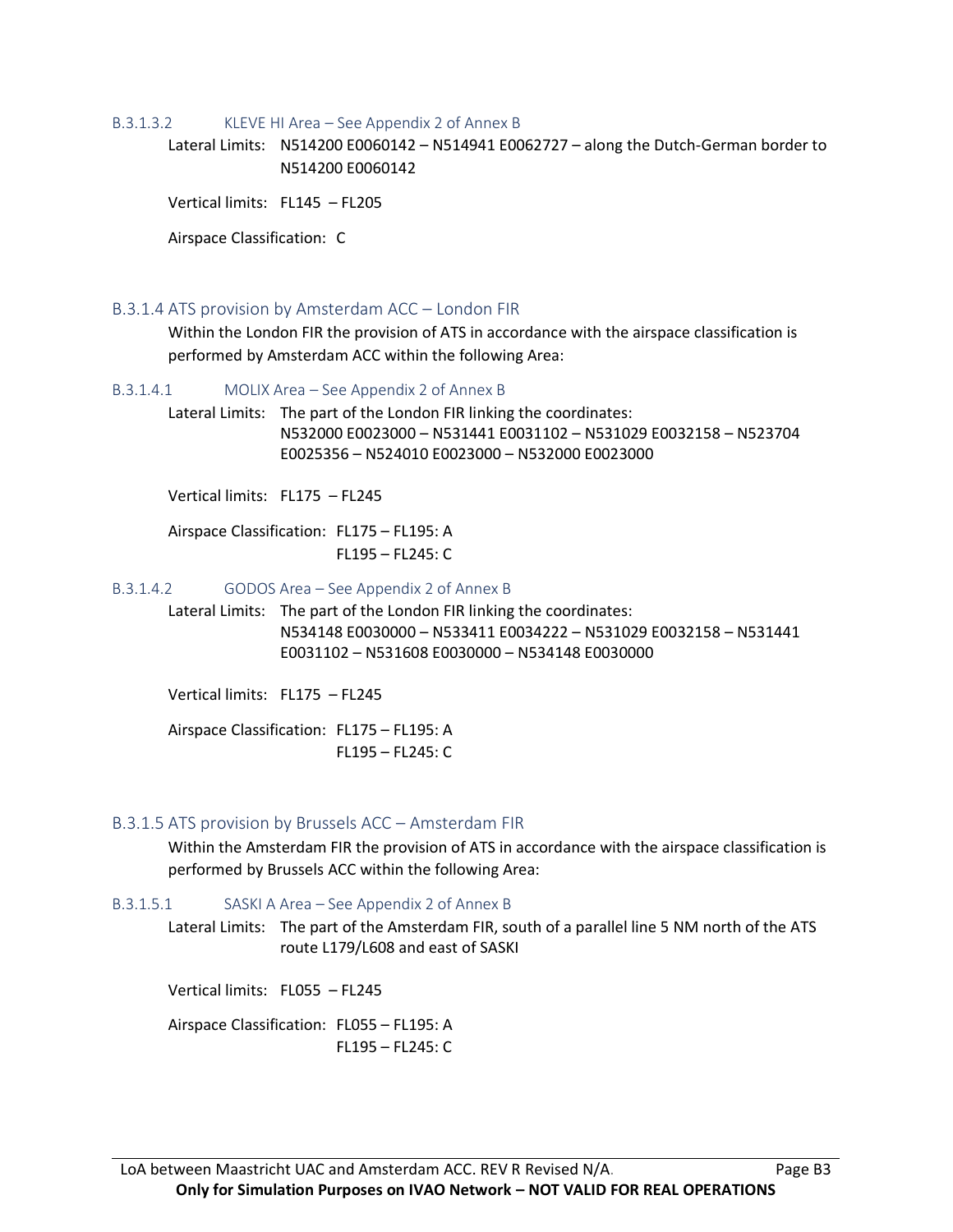### B.3.1.6 ATS provision by London ACC – Amsterdam FIR

Within the Amsterdam FIR the provision of ATS in accordance with the airspace classification is performed by London ACC within the following Area:

B.3.1.6.1 SASKI B Area – See Appendix 2 of Annex B

Delegation by Amsterdam ACC and Maastricht UAC

Lateral Limits: The part of the Amsterdam FIR linking the coordinates: N514245 E0021001 – N513000 E0020000 – N512720 E0023000 – N513813 E0023000 – N514245 E0021001 – N514245 E0021001

Vertical limits: FL215 – FL660

Airspace Classification: FL055 – FL195: A FL195 – FL245: C

B.3.1.6.2 IBNOS B Area – See Appendix 2 of Annex B

Delegation by Amsterdam ACC

Lateral Limits: The part of the Amsterdam FIR linking the coordinates: N515710 E0022129 – N515827 E0024001 – N520027 E0031019 – N512850 E0031019 – N514245 E0021001 – N515710 E0022129

Vertical limits: FL215 – FL245

Airspace Classification: C

B.3.1.6.3 IBNOS A Area – See Appendix 2 of Annex B

Delegation by Maastricht UAC

Lateral Limits: The part of the Amsterdam FIR linking the coordinates: N515702 E0022123 – N515757 E0031019 – N512850 E0031019 – N514245 E0021001 – N515702 E0022123

Vertical limits: FL245 – FL660

Airspace Classification: C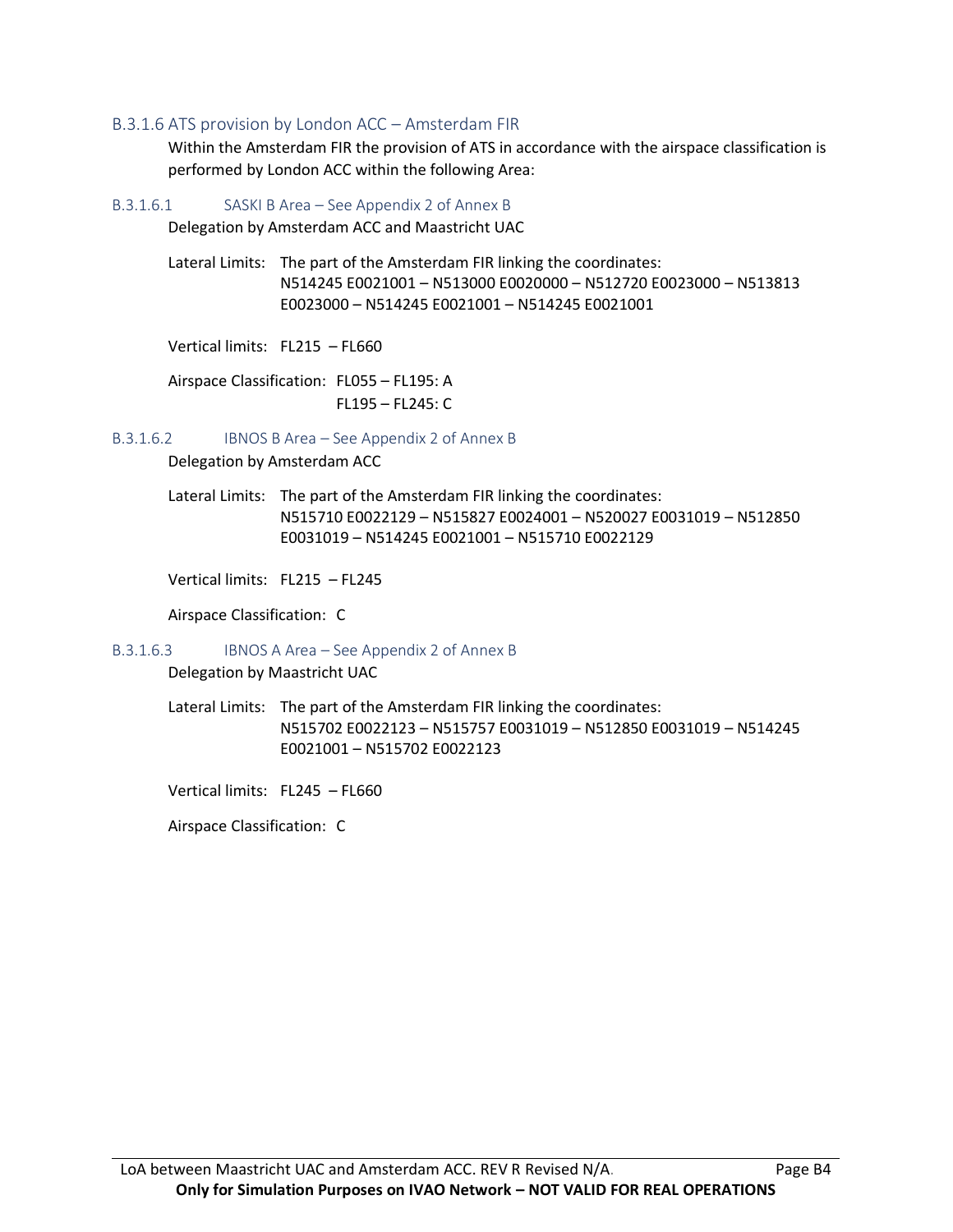### B.3.2 Other Areas

#### B.3.2.1 SPY/PAM Area – see Appendix 2 of Annex B

Lateral Limits: The limits of the SPY/PAM area correspond with the lateral boundaries of the Schiphol TMA 1 and Schiphol TMA 6.

Vertical limits: 1500 ft / 3500 ft AMSL – FL660

Airspace Classification: 1500 ft / 3500 ft AMSL – FL660: A FL195 – FL660: C

### B.3.2.2 (EB)TRA North B – see Appendix 2 of Annex B

Lateral Limits: The part of the Amsterdam FIR linking the coordinates: N511032 E0042037 – N512049 E0042812 – N512254 E0043326 – N512649 E0044320 – N512650 E0044925 – along the Belgian-Dutch border to N512651 E0050018 – N512651 E0050400 – N512603 E0050610 – N511857 E0052158 – N511654 E0052630 – along the Belgian-Dutch border to N510133 E0054629 – N505729 E0052350 – N505342 E0050316 – N505830 E0043650 – N511032 E0042037

| Vertical limits in the Amsterdam FIR:                          | $FLO95 - FLG60$    |
|----------------------------------------------------------------|--------------------|
| Vertical limits in the Brussels FIR:                           | $FL195 - UNL$      |
| Airspace Classification in the Amsterdam FIR: FL095 - FL195: B |                    |
|                                                                | $FL195 - FL660: C$ |
| Airspace Classification in the Brussels FIR:                   | $FL195 - FL660: C$ |

B.4 Non-published Coordination Points within the Area of Common Interest. Not applicable.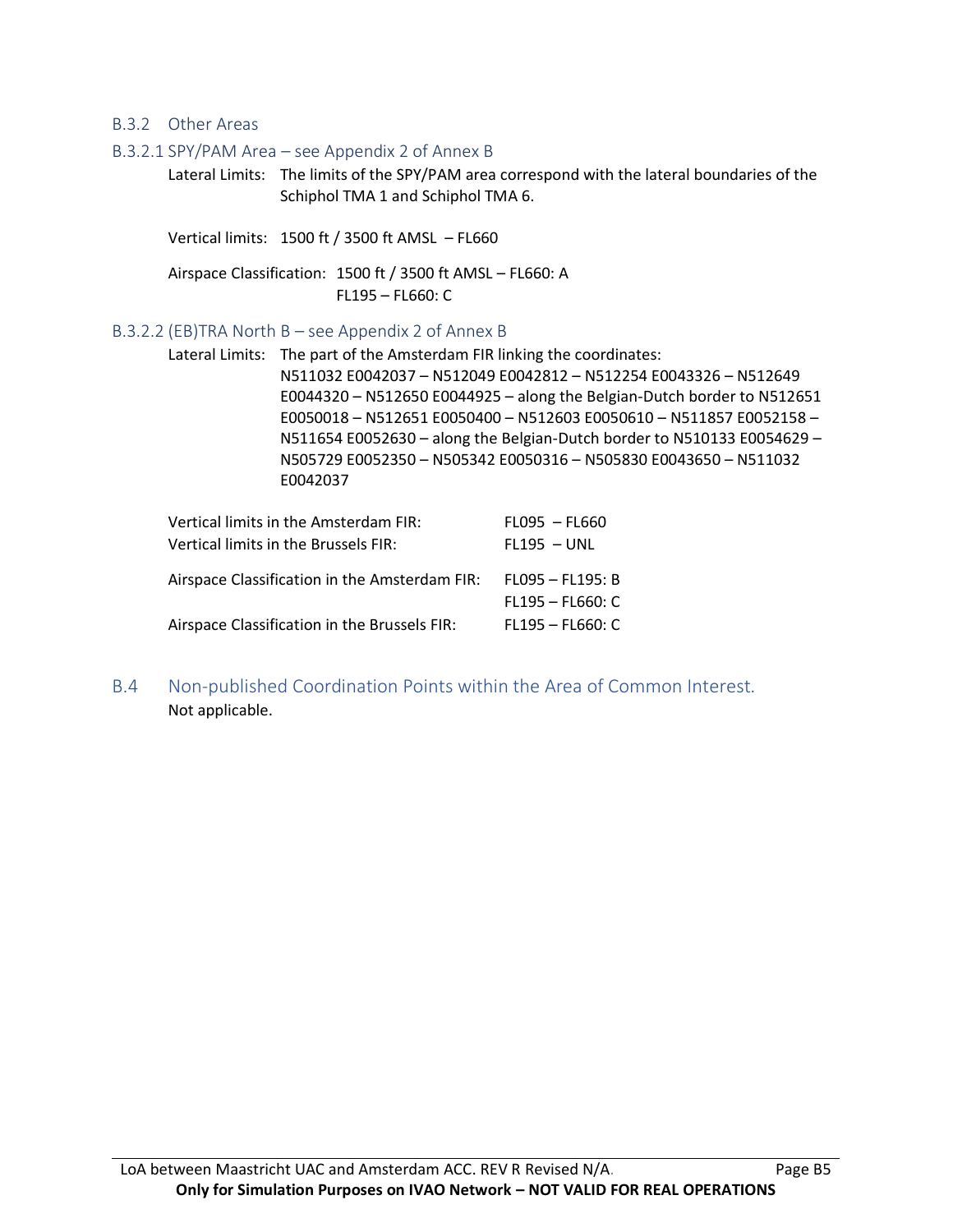### Appendix 1 of Annex B.

### **Maastricht UAC Sectorization**

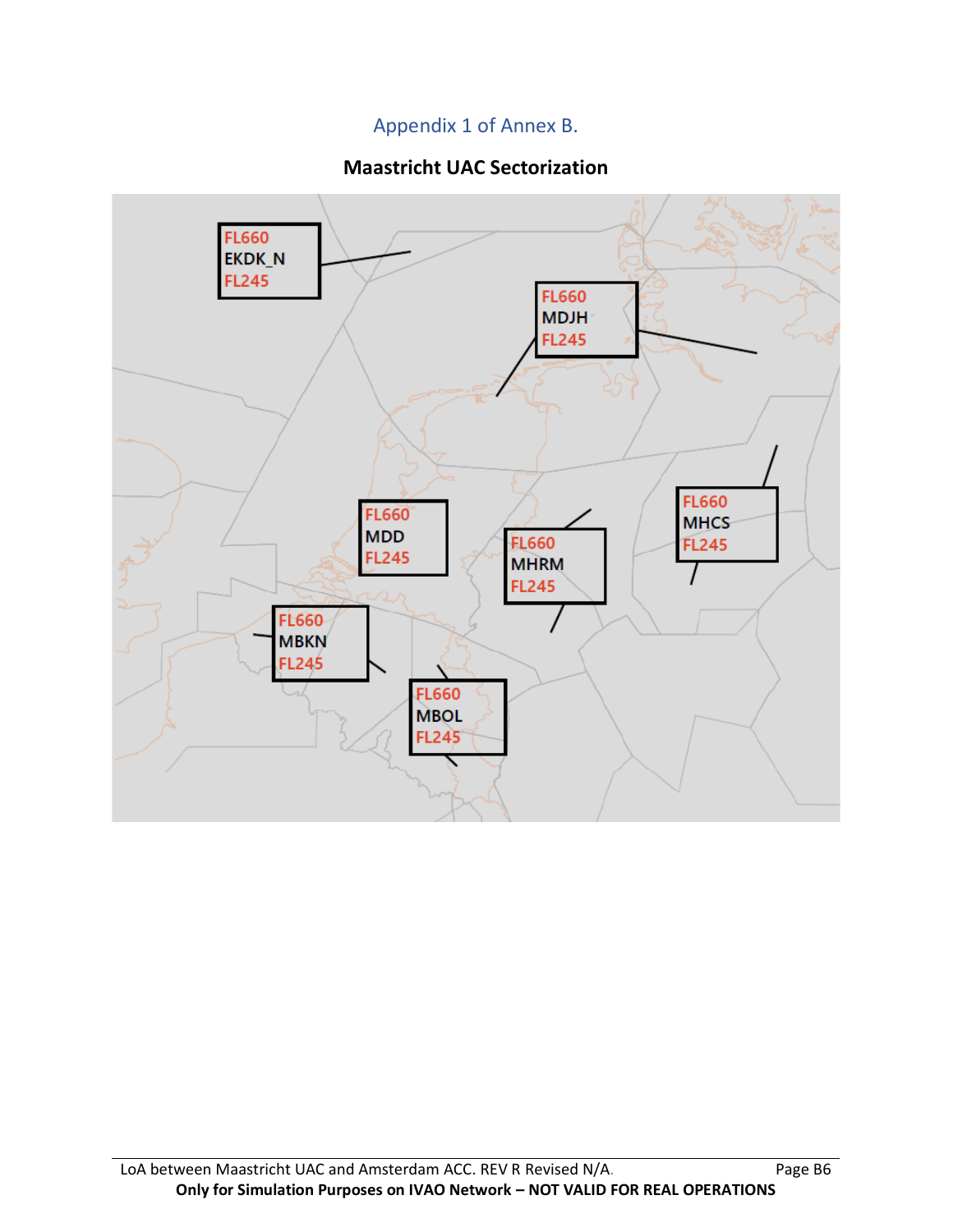

### **Amsterdam ACC Sectorization**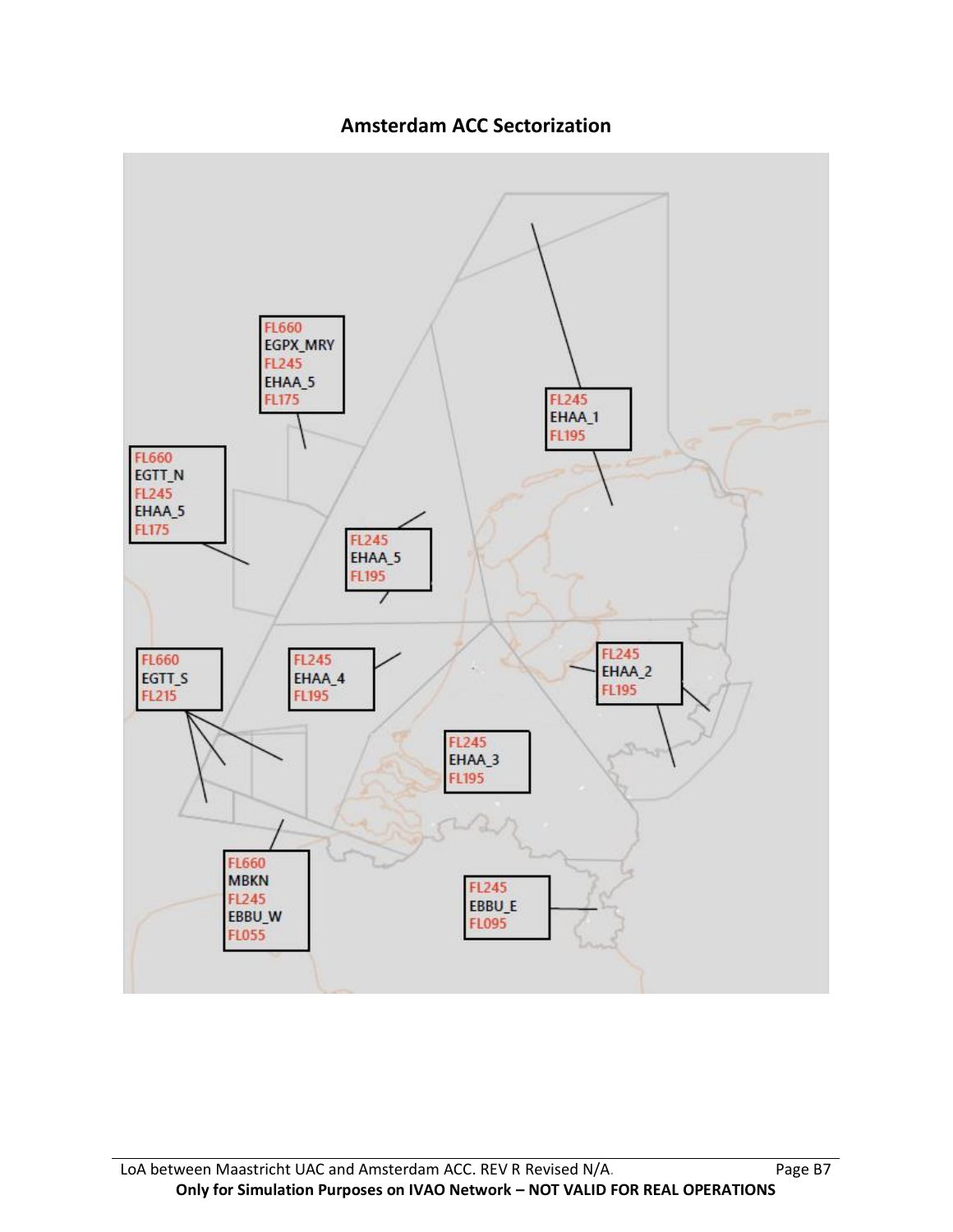### Appendix 2 of Annex B.

Area Names

### **GODOS and MOLIX Area**

![](_page_16_Figure_3.jpeg)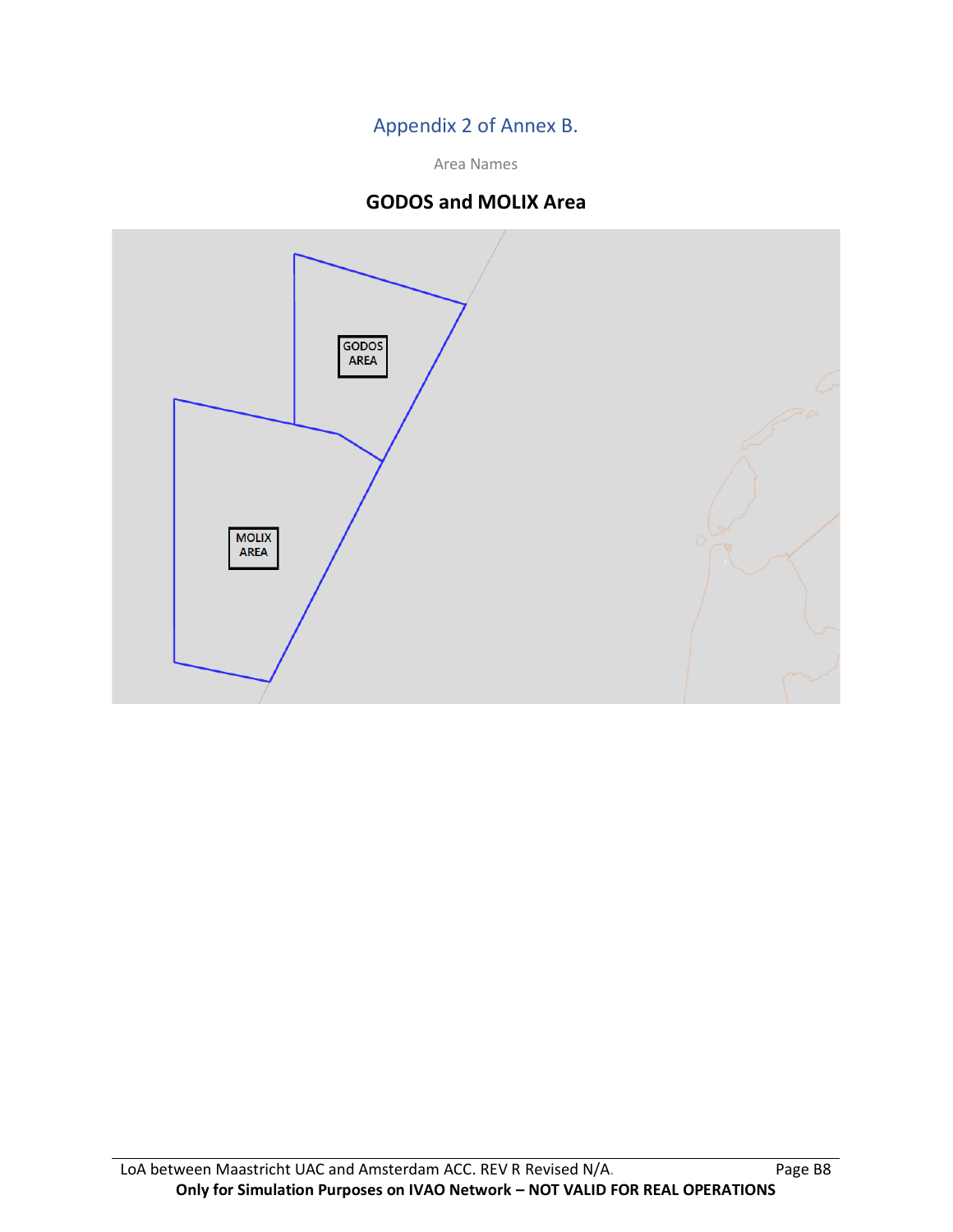**IBNOS - SASKI A - SASKI B Area**

![](_page_17_Figure_1.jpeg)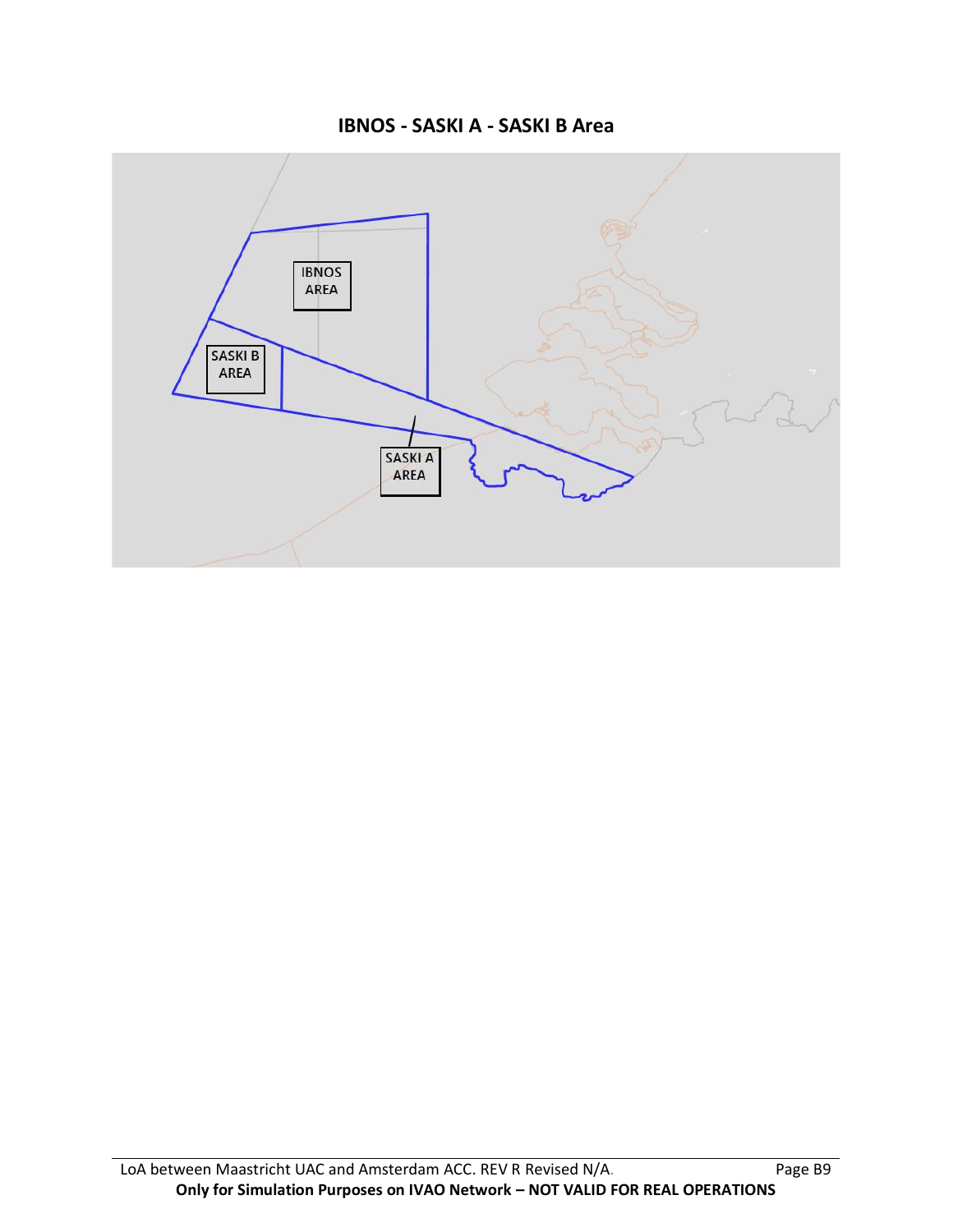![](_page_18_Figure_0.jpeg)

![](_page_18_Figure_1.jpeg)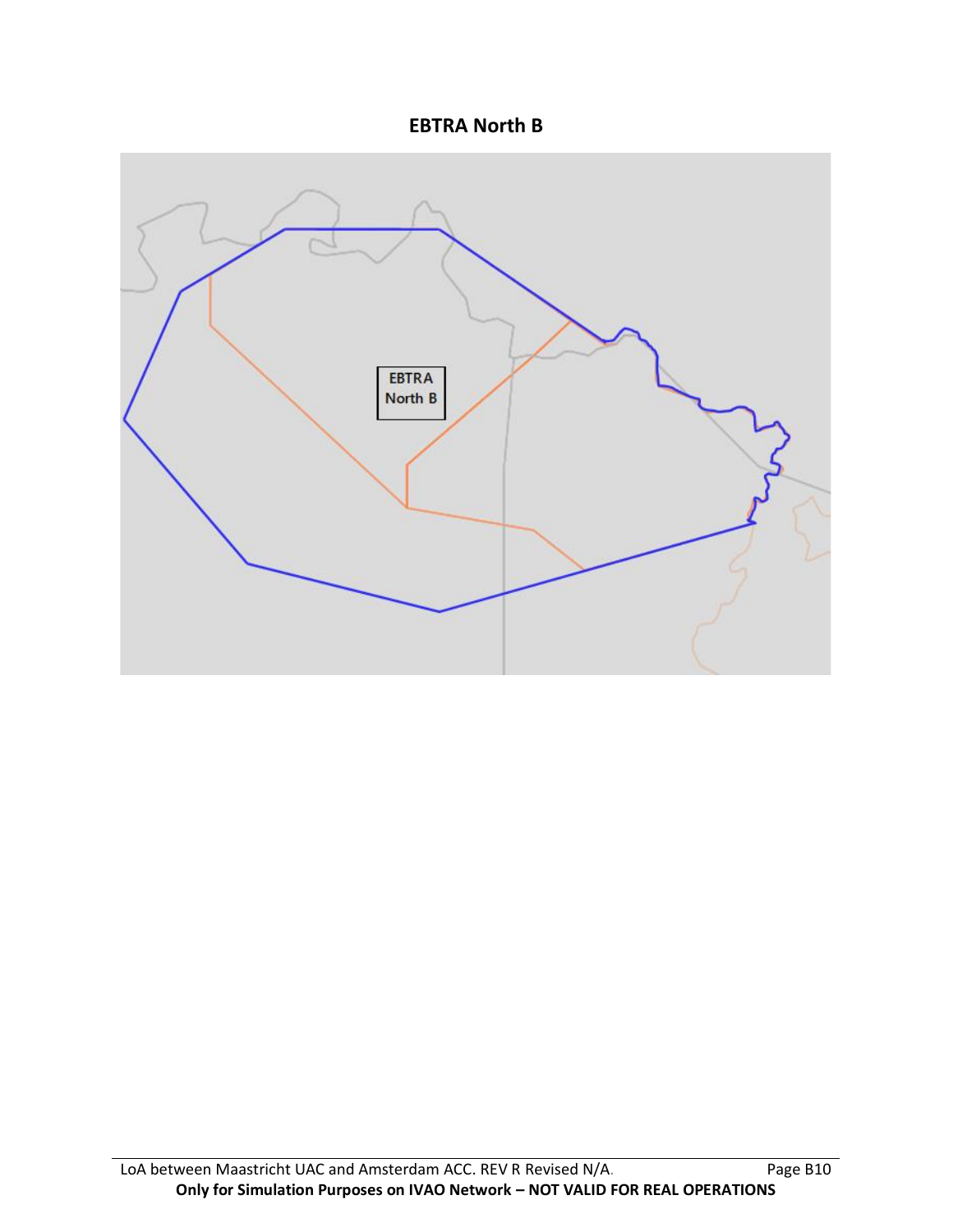### **Maastricht UAC Amsterdam ACC Amsterdam ACC**

# Annex C.

### Exchange of Flight Data

Effective: 25 March, 2021 Revised: N/A

C.1 General

### C.1.1 Basic Flight Plans

Basic Flight plan data should normally be available at both ATS Units.

### C.1.2 Current Flight Plan Data

Messages, including current flight plan data, shall be forwarded by the transferring ATS unit to the accepting ATS unit either by automatic data exchange or by private text to the appropriate sector/position.

#### C.1.3 Revisions

Any significant revisions to the flight data are to be transmitted to the accepting ATS Unit.

Changes to the coordinated levels within 5 minutes of the ETO for the transfer of control point are subject to an Approval Request.

### C.2 Means of Communications and their Use

### C.2.1 Verbal Coordination

Not applicable due to current software limitations.

#### C.2.2 Written Communication

When required, communication can be performed by private text between the relevant sectors or using semi-automatic systems depending on software capability.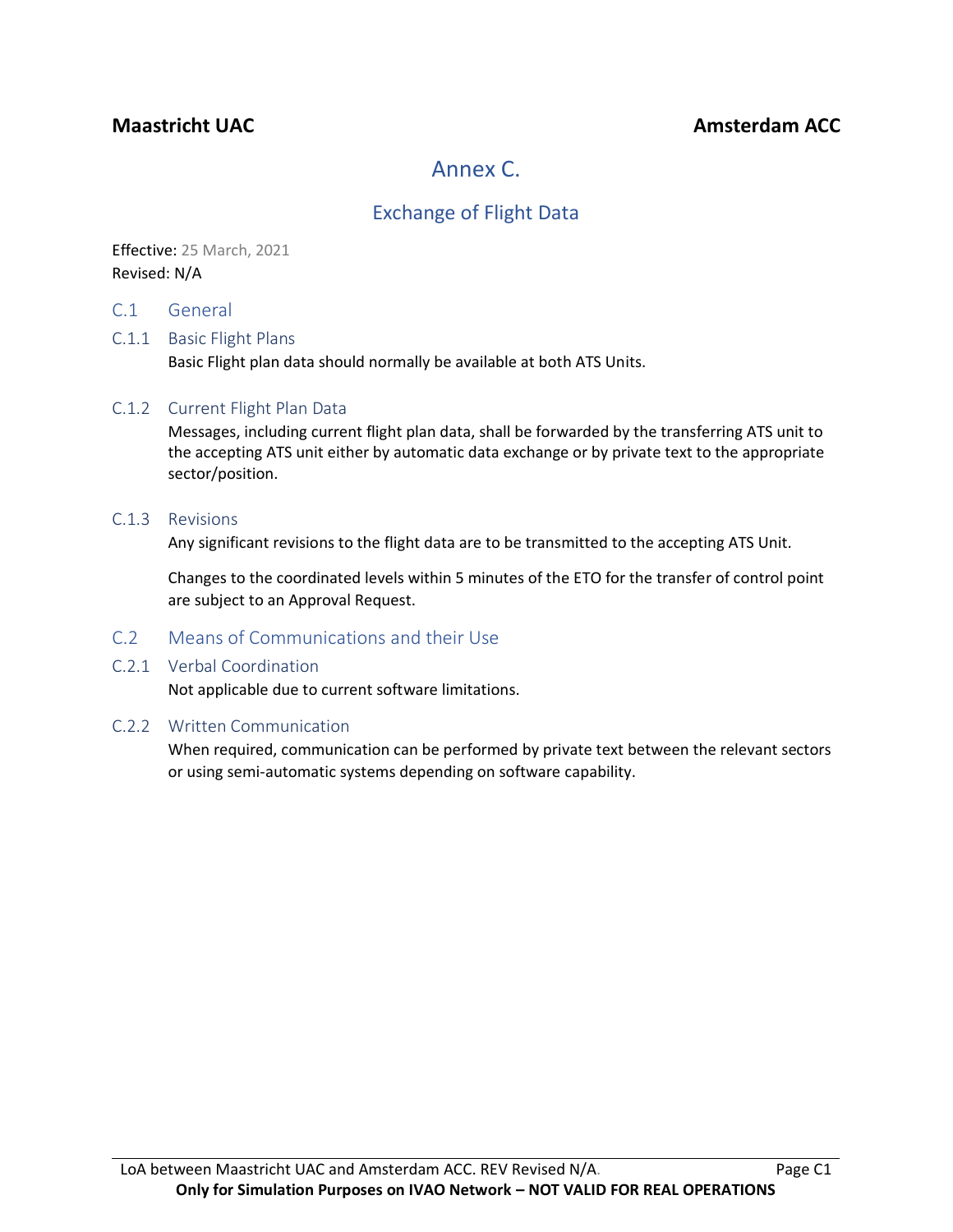# Annex D.

### Procedures for Coordination

Effective: 25 March, 2021 Revised: N/A

- D.1 General Conditions for Acceptance of Flights
- D.1.1 Coordination of flights shall take place by reference to the COP for the relevant route and in accordance with the appropriate flight levels specified for the relevant route (see para D.2 and D.3).
- D.1.2 Flights shall be considered to be maintaining the coordinated level at the transfer of control point unless climb or descent conditions have been clearly stated by use of written coordination, except if otherwise described in paragraphs D.2 or D.3.
- D.1.3 If the accepting ATS Unit cannot accept a flight offered in accordance with the conditions specified above it shall clearly indicate its inability and specify the conditions under which the flight will be accepted.
- D.1.4 For any proposed deviation from the conditions specified in this Annex (e.g. COP, route or level) the transferring Unit shall initiate an Approval Request.
- D.1.5 The accepting ATS Unit shall not notify the transferring ATS Unit that it has established groundair communications with the transferred aircraft unless specifically requested to do so. The accepting Unit shall notify the transferring Unit in the event that communication with the aircraft is not established as expected.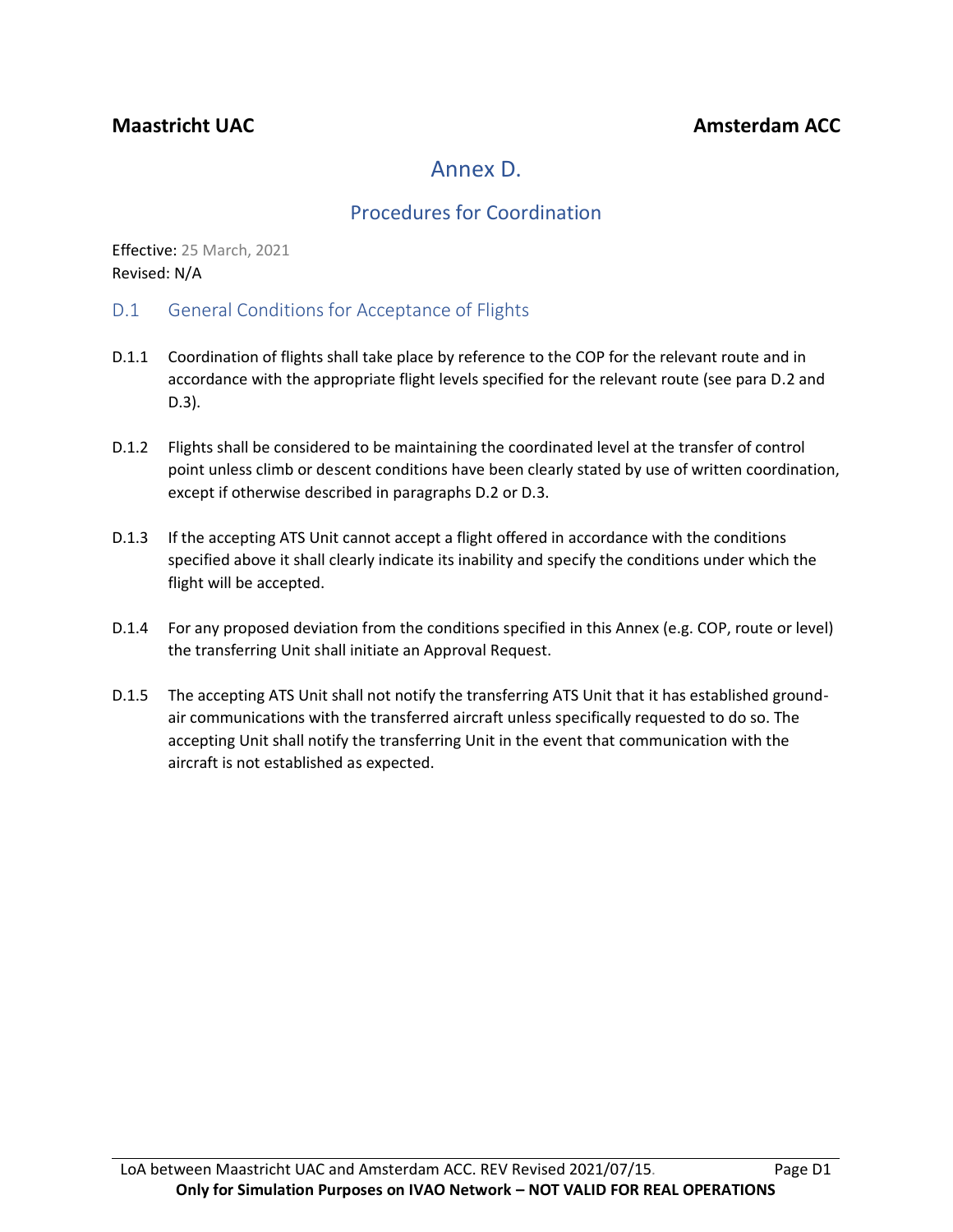D.2 ATS Routes, Coordination Points and Flight Level Allocation

Available (ATS) routes, COPs to be used and flight allocation to be applied, unless otherwise described in paragraph D.3, are described in the tables below.

### D.2.1 Flights from Maastricht UAC to Amsterdam ACC

In general, Flights with a destination in the Amsterdam FIR shall be at FL 260 not later than the transfer of Communication point as indicated in paragraph E2.3.

### D.2.1.1 Flights from Maastricht UAC Jever Sector to Amsterdam ACC Sector 1

| Route                       | <b>COP</b> | <b>FL Allocation</b> | <b>Special Conditions</b> |
|-----------------------------|------------|----------------------|---------------------------|
| N125, N872, P174 or FRA DCT | EEL        | <b>FL 260</b>        | See D2.1.1.1              |

### **D.2.1.1.1 Transfer Conditions**

These flights are released for descend and turns, subject to known traffic, after passing the Amsterdam FIR boundary.

Amsterdam ACC shall ensure that these flights are below FL 245 15 NM after passing EEL.

### D.2.1.2 Flights from Maastricht UAC Delta Sector to Amsterdam ACC Sector 1, 2, 3, 4 and 5

| Route                      | <b>COP</b>   | <b>FL Allocation</b> | <b>Special Conditions</b> |
|----------------------------|--------------|----------------------|---------------------------|
| <b>FRA DCT ALFEN</b>       | ALFEN        |                      | See D2.1.2.1 and          |
| L620, N872, P62 or FRA DCT | <b>PAM</b>   |                      |                           |
| N873, P154, Y12 or FRA DCT | <b>SPY</b>   | <b>FL 260</b>        | D <sub>2</sub> .1.2.2     |
| <b>FRA DCT</b>             | <b>SUSET</b> |                      |                           |

#### **D.2.1.2.1 Transfer Conditions**

These flights are released for descend subject to known traffic. Amsterdam ACC shall ensure that these flights meet the following level restrictions:

| <b>Destination</b>                                                                            | <b>Below FL245</b>                      |
|-----------------------------------------------------------------------------------------------|-----------------------------------------|
| Amsterdam FIR                                                                                 | At SPY/PAM area exit                    |
| EDDL, EDDG, EDDK, EDLA, EDLE, EDLP, EDLV,<br>EDLW and nearby aerodromes                       | Prior to the Ruhr/Delta sector boundary |
| EHBK, Brussels FIR (except ELLX), LFQQ, LFAQ<br>and nearby aerodromes                         | Prior to 20 NM north of NIK             |
| Inbounds Amsterdam FIR via LAMSO which<br>are transferred from London ACC to<br>Amsterdam ACC | Prior to LAMSO                          |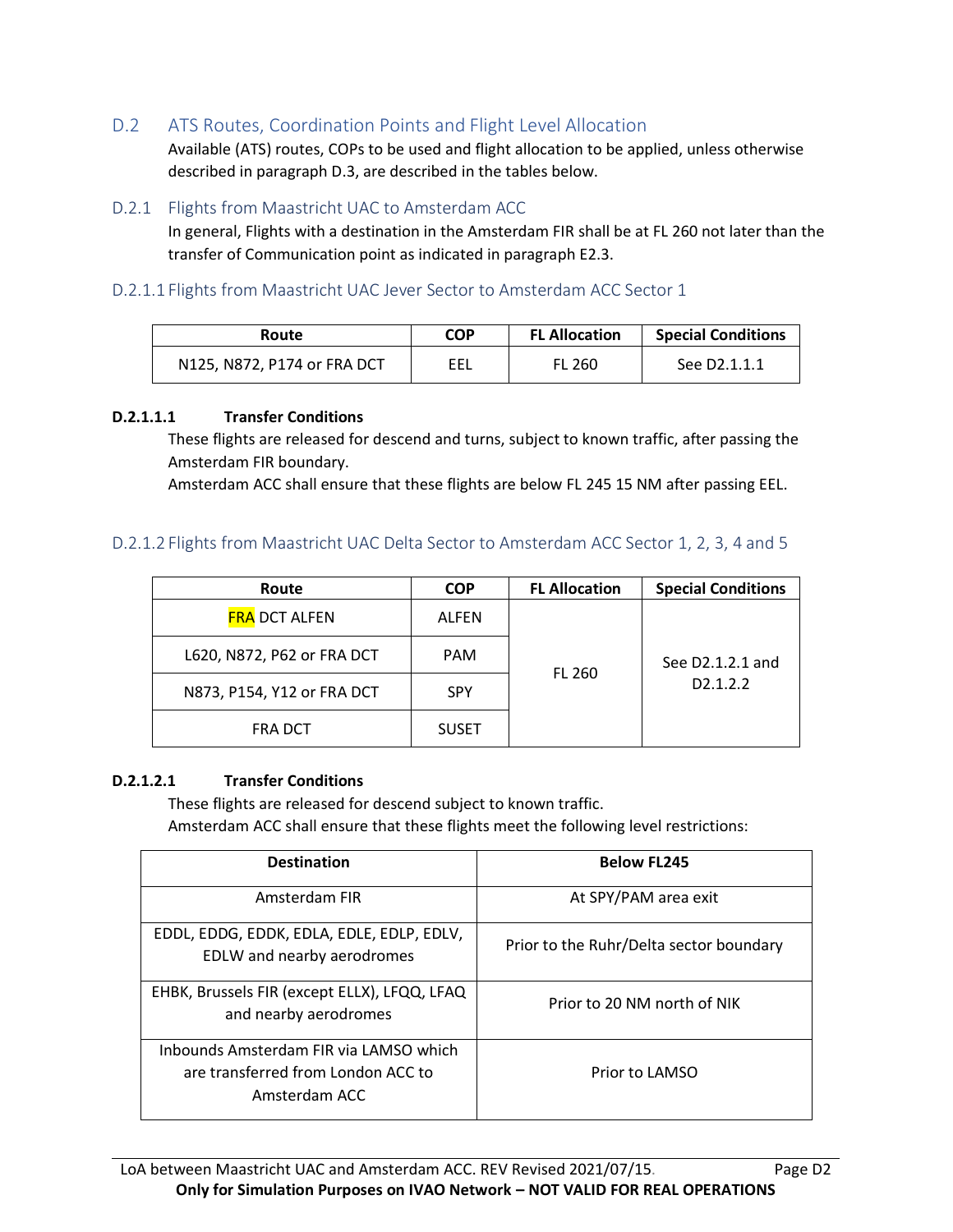| Inbounds Amsterdam FIR via TOPPA which |
|----------------------------------------|
| are transferred from Scottish ACC to   |
| Amsterdam ACC                          |

### **D.2.1.2.2 Separation of flights entering via ALFEN and SUSET**

Maastricht UAC shall ensure that the combined flow of traffic entering via ALFEN and SUSET is separated.

D.2.1.3 Flights from Maastricht UAC Hannover Sectors to Amsterdam ACC Sector 2

| Route                       | <b>COP</b>   | <b>FL Allocation</b> | <b>Special Conditions</b> |
|-----------------------------|--------------|----------------------|---------------------------|
| T281 or FRA DCT             | <b>NORKU</b> |                      | See D2.1.3.1              |
| L602, L604, L980 or FRA DCT | <b>RKN</b>   | <b>FL 260</b>        |                           |

Note: Inbounds EHAM shall route via NORKU. Other flights with Destination in the Amsterdam FIR shall route via RKN.

### **D.2.1.3.1 Transfer Conditions**

These flights are released for descend and turns, subject to known traffic, after passing 2.5 NM west of the lateral limits of the TEBRO area.

Flights with destination EHAM via NORKU shall cross NORKU at or below FL280 descending to FL260. These flights are released for speed control, turns and descent, subject to known traffic, after passing 2.5 NM west of the lateral limits of the TEBRO area.

Amsterdam ACC shall ensure that flights with a destination in the Amsterdam FIR are below FL245 prior to the Munster/Delta sector boundary or south abeam NARSO, whichever comes last.

### D.2.2 Flights from Amsterdam ACC to Maastricht UAC

In case Amsterdam ACC requires a higher level than the level allocation specified in the tables below, Amsterdam ACC shall coordinate with the accepting Maastricht UAC sector.

### D.2.2.1 Flights from Amsterdam ACC Sector 3 to Maastricht UAC Brussels Sectors

| Route | <b>COP</b>   | <b>FL Allocation</b> | <b>Special Conditions</b> |
|-------|--------------|----------------------|---------------------------|
| N872  | <b>WOODY</b> | <b>FL 260</b>        | See D2.2.1.1              |
| N852  | <b>BROGY</b> | <b>FL 250</b>        | See D2.2.1.2              |

#### **D.2.2.1.1 Flights via N872**

Flights departing from aerodromes within the Amsterdam FIR via N872 (WOODY) with a requested level above FL 245, shall meet the following level restrictions:

- HSD radial 090 at FL 250 or below;
- 10 NM DME north of NIK at or above FL 260.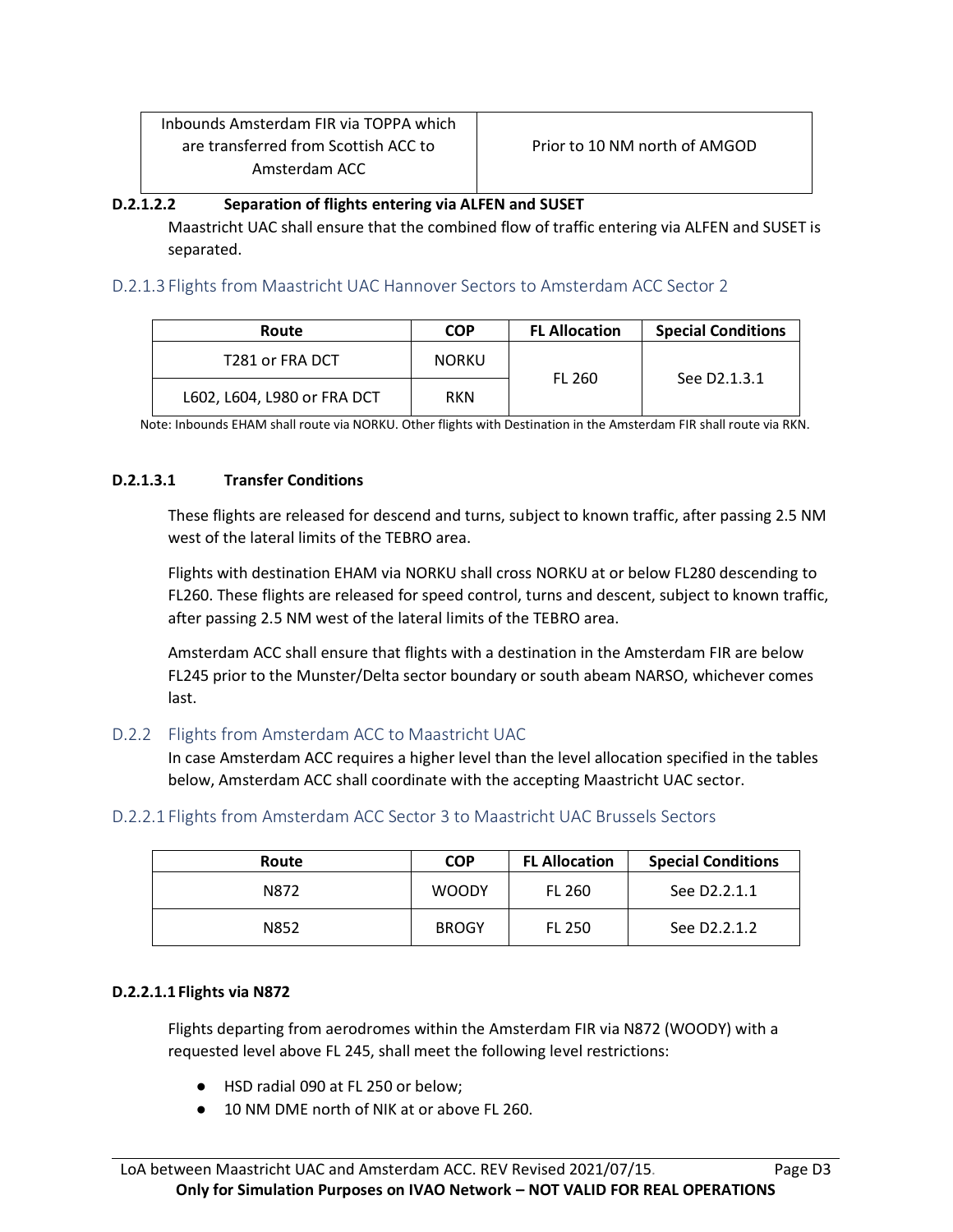These flights may cross the FIR boundary below FL 245 and enter Brussels ACC AoR without prior coordination provided that they are 10 NM DME NIK at or above FL 260.

In case a flight is unable to meet the level restrictions for N872, Amsterdam ACC shall coordinate the flight with Brussels ACC. Amsterdam ACC shall inform Nicky Controller that the flight will be transferred to Brussels ACC. This flight shall be transferred to Maastricht UAC at or climbing to FL 240 by Brussels ACC.

For N872 the following procedures apply south of HSD radial 090:

- Maastricht UAC Delta sector shall coordinate flights entering the lateral limits of Amsterdam ACC sector 3 southbound at FL 260 with Amsterdam ACC sector 3.
- Maastricht UAC Koksy sector shall coordinate northbound flights at FL 260 with Amsterdam ACC sector 3.

### **D.2.2.1.2 Flights via N852**

Flights departing from aerodromes within the Amsterdam FIR via N852 (BROGY) with a requested level above FL 245, shall meet the following level restriction:

● VELED at or above FL 250.

In case a flight is unable to meet the level restriction for N852, Amsterdam ACC shall coordinate the flight with Brussels ACC. Amsterdam ACC shall inform Olno Controller that the flight will be transferred to Brussels ACC. This flight shall be transferred to Maastricht UAC at or climbing to FL 240 by Brussels ACC.

### D.2.2.2 Flights from Amsterdam ACC Sector 1 to Maastricht UAC Jever Sector

| Route | <b>COP</b>   | <b>FL Allocation</b> | <b>Special Conditions</b> |
|-------|--------------|----------------------|---------------------------|
| N873  | <b>BEDUM</b> |                      |                           |
| M105  | EEL          |                      |                           |
| Z708  | AGISU        | <b>FL 250</b>        | See D2.2.2.1              |
| Z733  | <b>KONOM</b> |                      |                           |

### **D.2.2.2.1 Flights departing from EHRD**

Flights departing from EHRD with a routing via ANDIK, which are expected to cross FL 245 before exiting the SPY/PAM area, shall only be cleared by Amsterdam ACC to FL 250 after verbal approval by Maastricht UAC Delta sector.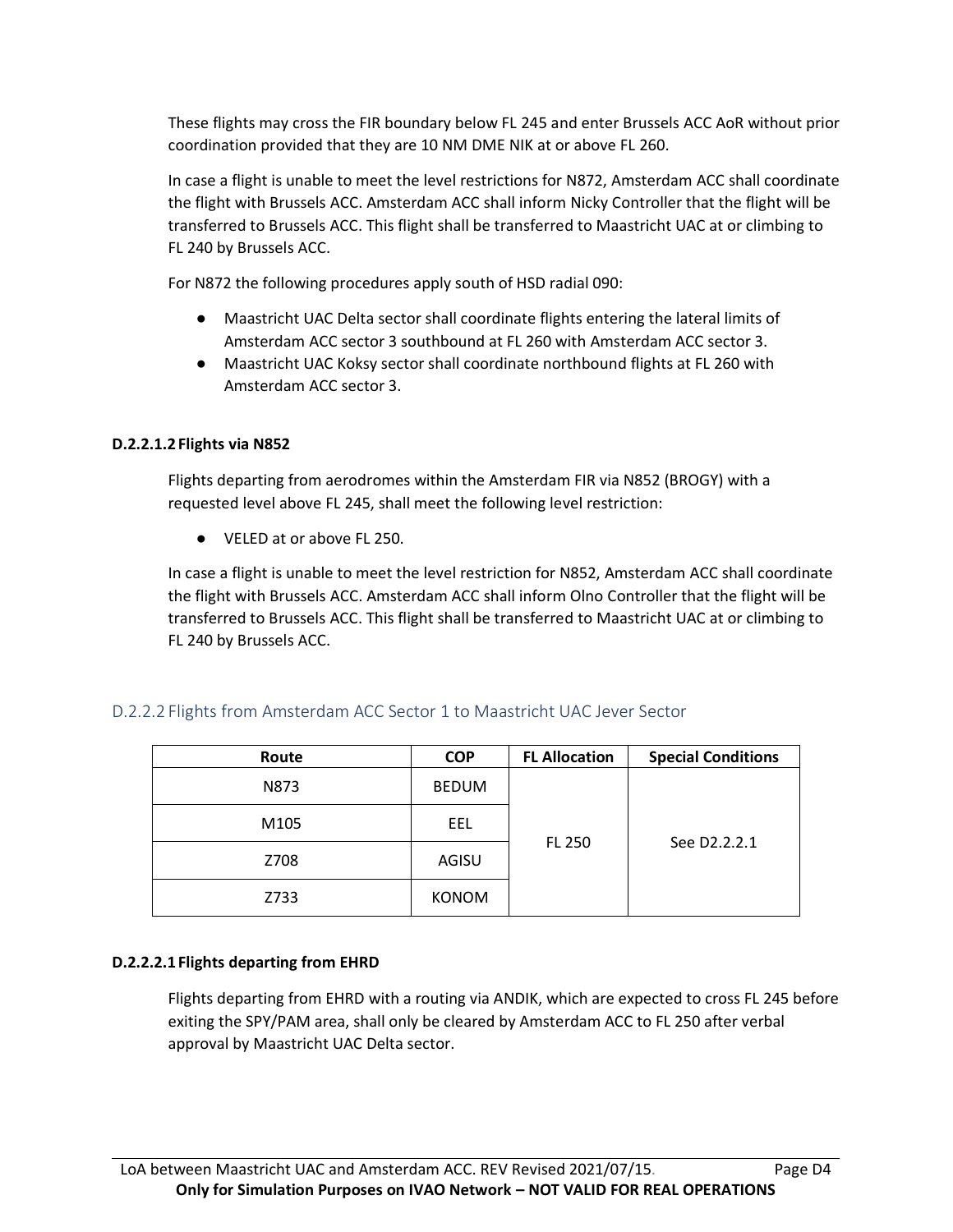| Route                                      | <b>COP</b>   | <b>FL Allocation</b> | <b>Special Conditions</b> |
|--------------------------------------------|--------------|----------------------|---------------------------|
| L602 / P64                                 | <b>TENLI</b> | <b>FL 250</b>        | See D2.2.3.1              |
| N873                                       | <b>STD</b>   |                      | See D2.2.3.2              |
| SIDs EHEH and EHBD via HSD                 | <b>HSD</b>   |                      |                           |
| N125, N873 and SIDs EHGG via<br><b>SPY</b> | <b>SPY</b>   |                      |                           |
| L980, N872                                 | <b>PAM</b>   |                      |                           |
| M90                                        | <b>ODASI</b> |                      |                           |

### D.2.2.3 Flights from Amsterdam ACC Sector 1, 2, 3, 4 and 5 to Maastricht UAC Delta Sector

### **D.2.2.3.1 Flights departing from Aerodromes within the Langen FIR via RKN or SONEB**

Amsterdam ACC will clear flights departing from aerodromes within the Langen FIR intending to enter the Maastricht UAC Delta sector via RKN, SONEB, or on a direct route, to FL 250 after passing the agreed common ATC boundary.

#### **D.2.2.3.2 Flights departing from Aerodromes within the Brussels FIR**

Flights departing from aerodromes within the Brussels FIR intending to enter the Maastricht UAC Delta sector, will be cleared by Amsterdam ACC to FL 250 after passing the Koksy/Delta or Nicky/Delta sector boundary.

### D.2.2.4 Flights from Amsterdam ACC Sector 2 to Maastricht UAC Hannover Sectors

| Route | <b>COP</b>   | <b>FL Allocation</b> | <b>Special Conditions</b> |
|-------|--------------|----------------------|---------------------------|
| L620  | <b>SONEB</b> |                      | See D2.2.4.1              |
| Z739  | <b>NAPRO</b> | <b>FL 250</b>        | See D2.2.4.2              |

#### **D.2.2.4.1 Flights via L620**

Flights departing from aerodromes within the Amsterdam FIR via L620 (SONEB) with a requested level above FL 245, shall meet the following level restrictions:

- SONEB at or above FL 210;
- OLDOD at or above FL 250.

In case a flight is unable to meet the level restrictions for L620, Amsterdam ACC shall coordinate the flight with Langen ACC. After coordination with Langen ACC, Amsterdam ACC shall only inform the relevant Maastricht UAC sector if the traffic shall be transferred to Langen ACC.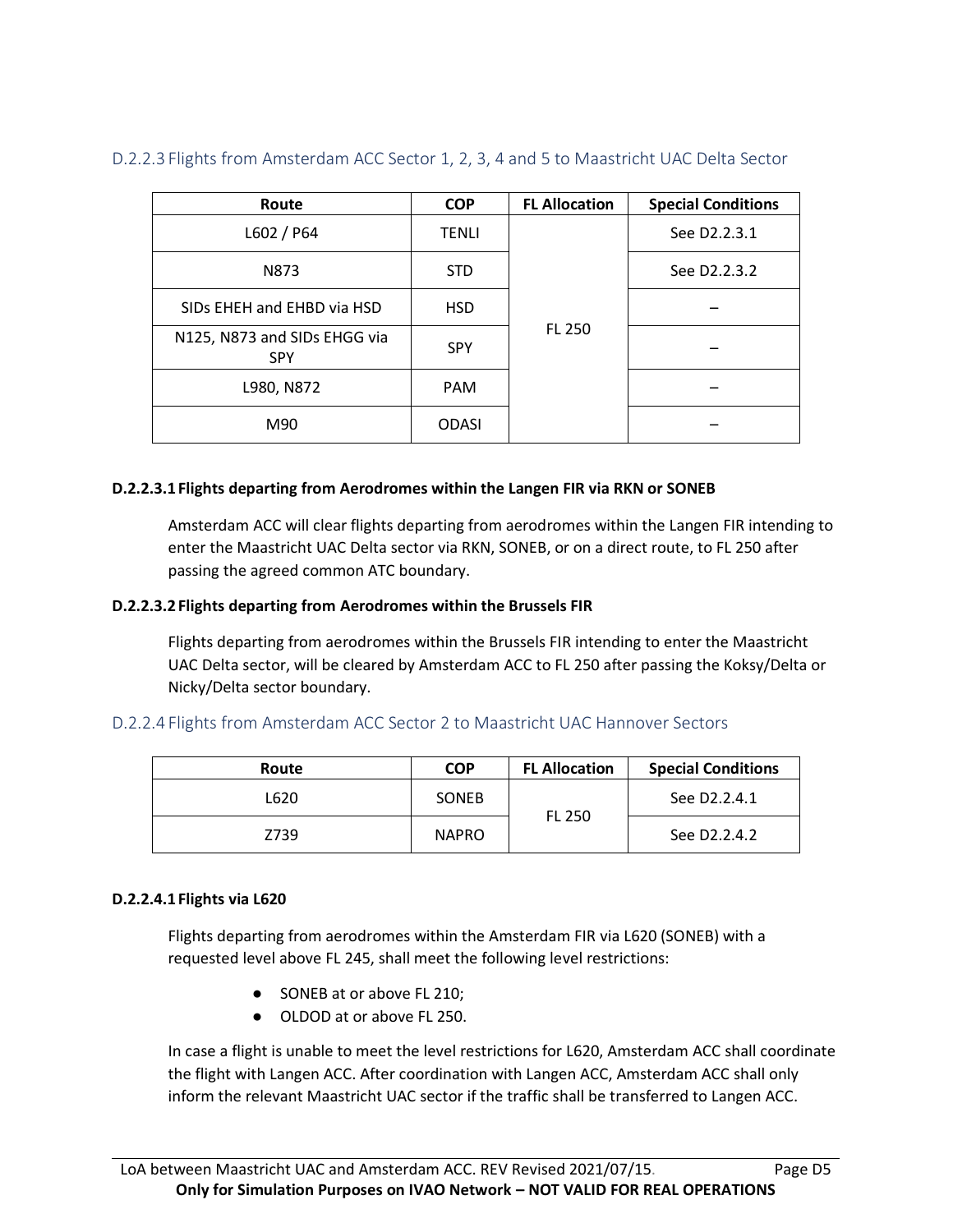### **D.2.2.4.2 Flights via Z739**

Flights departing from aerodromes within the Amsterdam FIR via Z739 (NAPRO) with a requested level above FL 245, shall meet the following level restrictions:

- DEPAD at or above FL 210;
- AMOSU at or above FL 250.

In case a flight is unable to meet the level restrictions for Z739, Amsterdam ACC shall coordinate the flight with Langen ACC. After coordination with Langen ACC, Amsterdam ACC shall only inform the relevant Maastricht UAC sector if the traffic shall be transferred to Langen ACC.

After NAPRO FL 250 is not available as a cruising level for flights intending to proceed on T150/Z739.

### D.2.2.5Use of FL250

Within the Amsterdam FIR, FL 250 shall be used exclusively as an intermediate level for the flights mentioned in paragraph D.2.2. In this respect, FL 250 shall be vacated as soon as possible. If FL 250 cannot be vacated, Maastricht UAC shall inform the relevant Amsterdam ACC sector.

### D.2.2.6 SPY/PAM Area

If flights, climbing to FL 250 and passing through the SPY/PAM area, reach FL 250 prior to entering the SPY/PAM area, then Maastricht UAC is responsible for separating these flights after transfer of communications. If FL 250 is not reached before entering the SPY/PAM area, Amsterdam ACC is responsible for separating these flights before transferring them to Maastricht UAC.

### D.3 Special Procedures

### D.3.1 Sequencing of Traffic

To avoid an undue accumulation of traffic, the transferring ATS Unit shall establish longitudinal radar separation between successive departing or arriving traffic, before transfer is effected.

If unable, traffic shall be handed over on parallel headings, using speed control techniques to establish appropriate longitudinal spacing.

Maastricht UAC also may use FL 270 and FL 280 for flights with a destination in the Amsterdam FIR entering via EEL, NORKU or RKN, and for flights with a destination in the Brussels FIR entering via ALFEN and SUSET. These flights are released for speed control, turns and descent.

### D.3.2 Flights descending to FL 250

Within the lateral boundaries of the Amsterdam ACC Area of Responsibility and the Areas of Cross-border Provision of Amsterdam ACC excluding the MOLIX and GODOS areas, Maastricht UAC shall co-ordinate flights descending to FL 250 with the relevant Amsterdam ACC sector. Amsterdam ACC is responsible for separating these co-ordinated flights from flights under responsibility of Amsterdam ACC that will cross FL 245.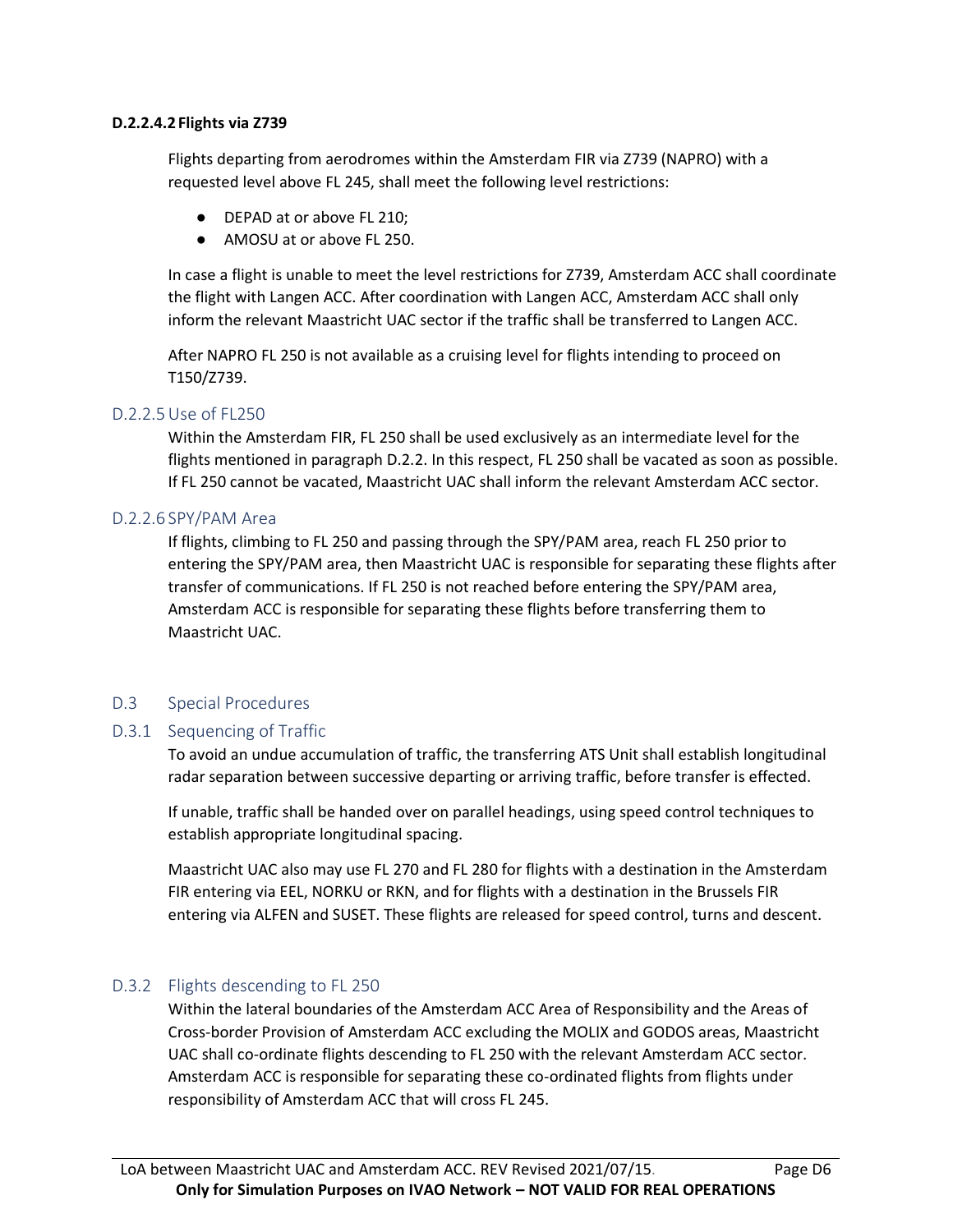# Annex E.

# Transfer of Control and Transfer of Communications

Effective: 25 March, 2021 Revised: N/A

- E.1 Transfer of Control
- E.1.1 Transfer of control shall take place at the AoR boundary, unless otherwise specified in paragraph E.3.
- E.2 Transfer of Communication
- E.2.1 Transfer of communication shall take place not later than the transfer of control, unless otherwise coordinated. Transfer of CPDLC shall commence concurrently with transfer of voice communications.
- E.2.2 Frequency allocation and sector arrangement of Maastricht UAC
- E.2.2.1 Maastricht UAC Sectors

| <b>Sector</b> | Logon code                | <b>VHF</b>  | Callsign                |
|---------------|---------------------------|-------------|-------------------------|
|               | EDYY_BKN_CTR              | 132.755 MHz | Maastricht Radar        |
| <b>MBKN</b>   | EDYY_BRU_CTR              | 132.855 MHz | Maastricht Radar        |
|               | EBBU W CTR                | 131.100 MHz | <b>Brussels Control</b> |
|               | EBBU_CTR                  | 131.100 MHz | <b>Brussels Control</b> |
|               | EDYY_BOL_CTR              | 125.980 MHz | Maastricht Radar        |
| <b>MBOL</b>   | EDYY_BRU_CTR              | 132.855 MHz | Maastricht Radar        |
|               | EBBU_E_CTR                | 128.200 MHz | <b>Brussels Control</b> |
|               | EBBU CTR                  | 131.100 MHz | <b>Brussels Control</b> |
|               | EDYY_DD_CTR               | 132.085 MHz | Maastricht Radar        |
| <b>MDD</b>    | EDYY DEC CTR              | 135.510 MHz | Maastricht Radar        |
|               | EHAA_SW_CTR               | 123.850 MHz | Amsterdam Radar         |
|               | EHAA CTR                  | 125.750 MHz | Amsterdam Radar         |
|               | EDYY_DJH_CTR              | 134.705 MHz | Maastricht Radar        |
| <b>MDJH</b>   | EDYY_DEC_CTR              | 135.510 MHz | Maastricht Radar        |
|               | EHAA NE CTR <sup>1)</sup> | 124.880 MHz | Amsterdam Radar         |
|               | EHAA CTR <sup>1)</sup>    | 125.750 MHz | Amsterdam Radar         |
| <b>MHCS</b>   | EDYY HCS CTR              | 131.380 MHz | Maastricht Radar        |
|               | EDYY HAN CTR              | 133.805 MHz | Maastricht Radar        |
| <b>MHRM</b>   | EDYY_HRM_CTR              | 133.215 MHz | Maastricht Radar        |
|               | EDYY HAN CTR              | 133.805 MHz | Maastricht Radar        |
|               | EKDK_N_CTR                | 134.680 MHz | Copenhagen Control      |
| EKDK N        | <b>EKDK CTR</b>           | 133.155 MHz | Copenhagen Control      |

1) Amsterdam ACC is responsible for this sector until the lateral border with Bremen ACC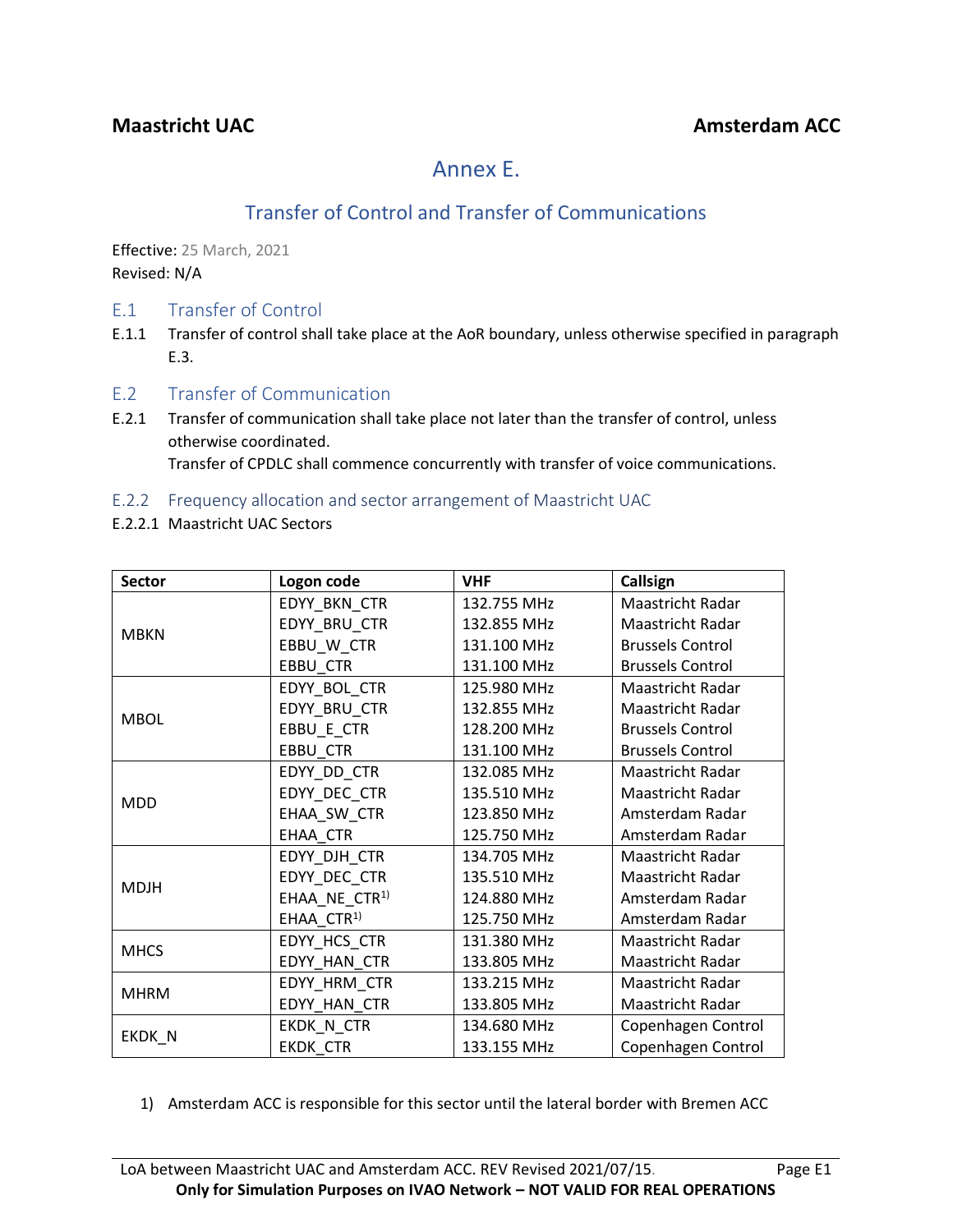### E.2.3 Frequency allocation and sector arrangement of Amsterdam ACC

### E.2.3.1 Amsterdam ACC Sectors

| <b>Sector</b> | Logon code      | <b>VHF</b>  | Callsign                |
|---------------|-----------------|-------------|-------------------------|
|               | EBBU_E_CTR      | 128.200 MHz | <b>Brussels Control</b> |
| EBBU_E        | EBBU_CTR        | 131.100 MHz | <b>Brussels Control</b> |
|               | EBBU_W_CTR      | 131.100 MHz | <b>Brussels Control</b> |
| EBBU_W        | <b>EBBU CTR</b> | 131.100 MHz | <b>Brussels Control</b> |
|               | EDYY BKN CTR    | 132.755 MHz | <b>Maastricht Radar</b> |
|               | EDYY_BRU_CTR    | 132.855 MHz | Maastricht Radar        |
| EDYY_BKN      | EBBU W CTR      | 131.100 MHz | <b>Brussels Control</b> |
|               | EBBU CTR        | 131.100 MHz | <b>Brussels Control</b> |
|               | EGPX_MRY_CTR    | 129.225 MHz | <b>Scottish Control</b> |
| EGPX_MRY      | EGPX_CTR        | 124.500 MHz | <b>Scottish Control</b> |
|               | EHAA_1_CTR      | 134.375 MHz | Amsterdam Radar         |
| EHAA_1        | EHAA NE CTR     | 124.880 MHz | Amsterdam Radar         |
|               | EHAA CTR        | 125.750 MHz | Amsterdam Radar         |
|               | EHAA_2_CTR      | 128.580 MHz | Amsterdam Radar         |
| EHAA_2        | EHAA NE CTR     | 124.880 MHz | Amsterdam Radar         |
|               | EHAA CTR        | 125.750 MHz | Amsterdam Radar         |
|               | EHAA_3_CTR      | 130.955 MHz | Amsterdam Radar         |
| EHAA_3        | EHAA_SW_CTR     | 123.850 MHz | Amsterdam Radar         |
|               | EHAA_CTR        | 125.750 MHz | Amsterdam Radar         |
|               | EHAA 4 CTR      | 136.650 MHz | Amsterdam Radar         |
| EHAA_4        | EHAA_SW_CTR     | 123.850 MHz | Amsterdam Radar         |
|               | EHAA CTR        | 125.750 MHz | Amsterdam Radar         |
|               | EHAA_5_CTR      | 119.175 MHz | Amsterdam Radar         |
| EHAA_5        | EHAA_SW_CTR     | 123.850 MHz | Amsterdam Radar         |
|               | <b>EHAA CTR</b> | 125.750 MHz | Amsterdam Radar         |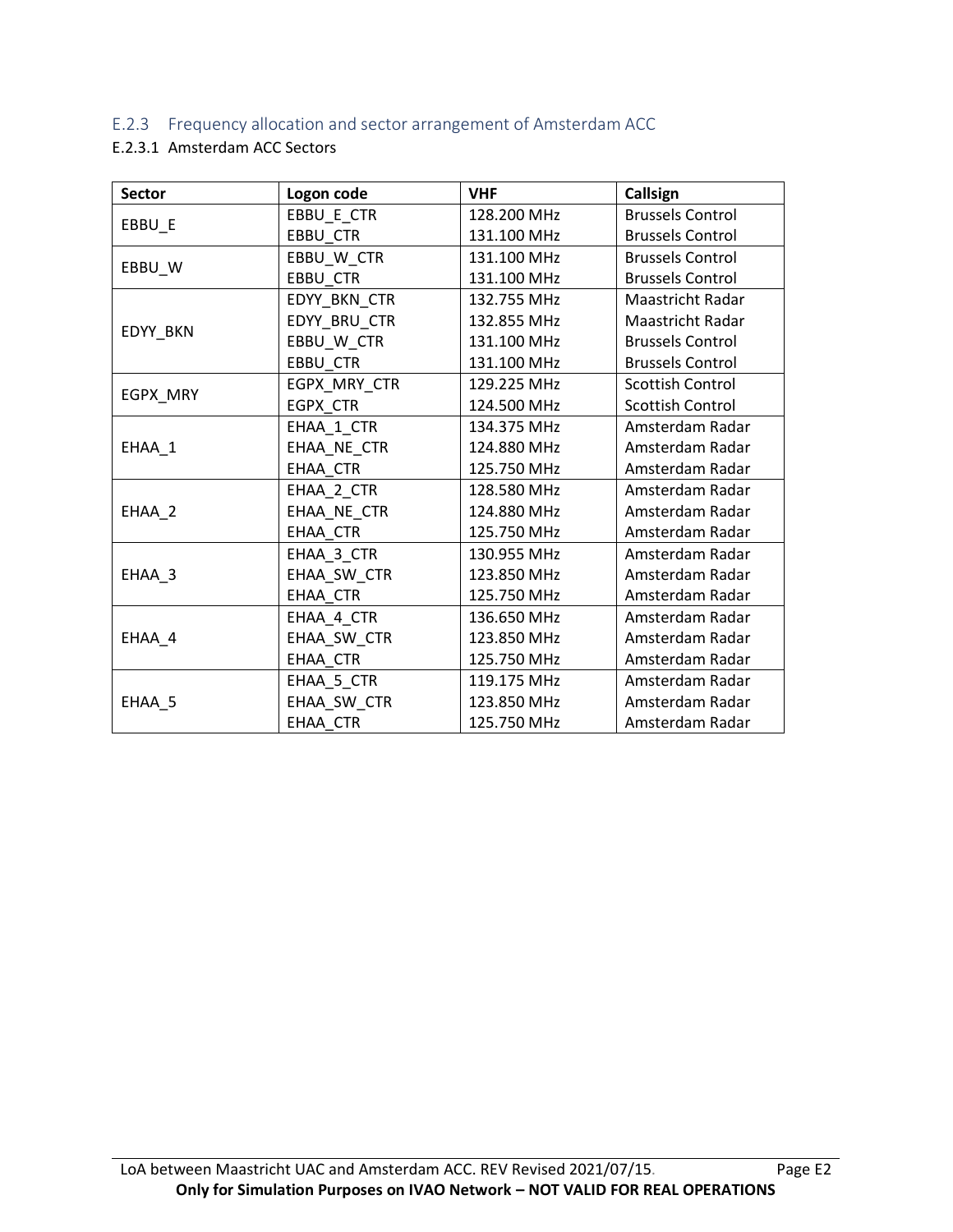### E.3 Specific Points for Transfer of Control and Transfer of Communications

| <b>ATS Route</b>            | <b>Entering Via</b> | <b>Transfer of Communications</b> |
|-----------------------------|---------------------|-----------------------------------|
| N125, N872, P174 or FRA DCT | EEL                 | At or Before 15 NM prior to EEL   |

- E.3.1 Transfer of Communications from Maastricht UAC Jever Sectors to Amsterdam ACC
- E.3.2 Transfer of Communications from Maastricht UAC Delta Sector to Amsterdam ACC

| <b>ATS Route</b>                     | <b>Entering Via</b> | <b>Transfer of Communications</b>   |
|--------------------------------------|---------------------|-------------------------------------|
| L620, N872, P62 or FRA DCT           | <b>PAM</b>          | At or Before 8 NM south-east of PAM |
| Inbounds Brussels FIR (except ELLX), |                     |                                     |
| LFQQ, LFAQ and nearby airports via   | <b>SUSET</b>        | At or before SUSET                  |
| <b>FRADCT</b>                        |                     |                                     |
| EHBK, Inbounds Brussels FIR (except  |                     |                                     |
| ELLX), LFQQ, LFAQ and nearby         | <b>ALFEN</b>        | At or before ALFEN                  |
| airports via FRA DCT ALFEN           |                     |                                     |
| Amsterdam FIR except EHBK            | SPY/PAM             | At or before entering the SPY/PAM   |
|                                      |                     | area                                |

E.3.3 Transfer of Communications from Maastricht UAC Hannover Sectors to Amsterdam ACC

| <b>ATS Route</b>            | <b>Entering Via</b> | <b>Transfer of Communications</b> |
|-----------------------------|---------------------|-----------------------------------|
| T281 or FRA DCT             | <b>NORKU</b>        | At or before NORKU                |
| L602, L604, L980 or FRA DCT | <b>RKN</b>          | At or before 15 NM prior to RKN   |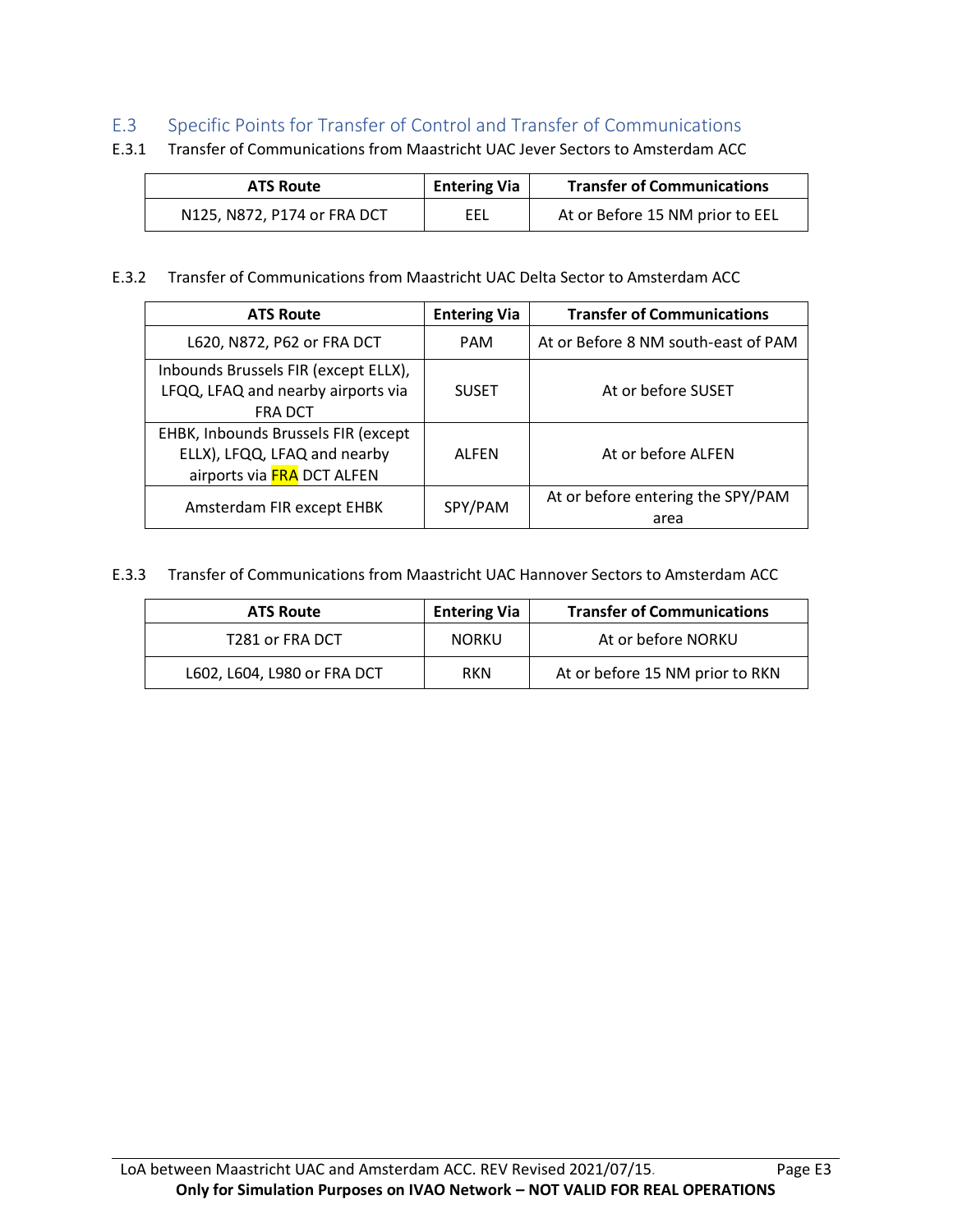# Annex F.

## ATS Surveillance Based Coordination Procedures

Effective: 25 March, 2021 Revised: N/A

### F.1 General

- F.1.1 Transfer of identification and transfer of control between Maastricht UAC and Amsterdam ACC will be subject to the serviceability of the respective surveillance systems.
- F.1.2 In case of any doubt about the identity of an aircraft, nothing in the provisions of this Annex, prevents the use of other methods for the identification of an aircraft.

### F.2 Transfer of Aircraft Identification

- F.2.1 Transfer of aircraft identification between Maastricht UAC and Amsterdam ACC is normally performed by:
	- notification of A1000, indicating that the Mode S aircraft identification feature transmitted by the transponder has been verified; or
	- if the aircraft identification is not correct or has not been verified, or if the aircraft is not Mode S equipped: by notification of the aircraft discrete SSR code.
- F.2.2 When discrete SSR codes are used for transfer of identification, they shall be assigned in accordance with ORCAM.
- F.2.3 Any change of SSR code by the accepting ATS Unit may only take place after the transfer of control point.
- F.2.4 The accepting ATS Unit shall be notified of any observed irregularity in the operation of SSR transponders or ADS-B transmitters.
- F.2.5 In the event that the accepting ATS unit is unable to process code A1000, it shall immediately advise the transferring ATS unit. Thereafter, unless otherwise coordinated, the transferring ATS unit shall change relevant instances of A1000 to a discrete SSR code determined in accordance with ORCAM.

### F.3 Transfer of Radar Control

F.3.1 Radar Separation minimum shall be **5** NM.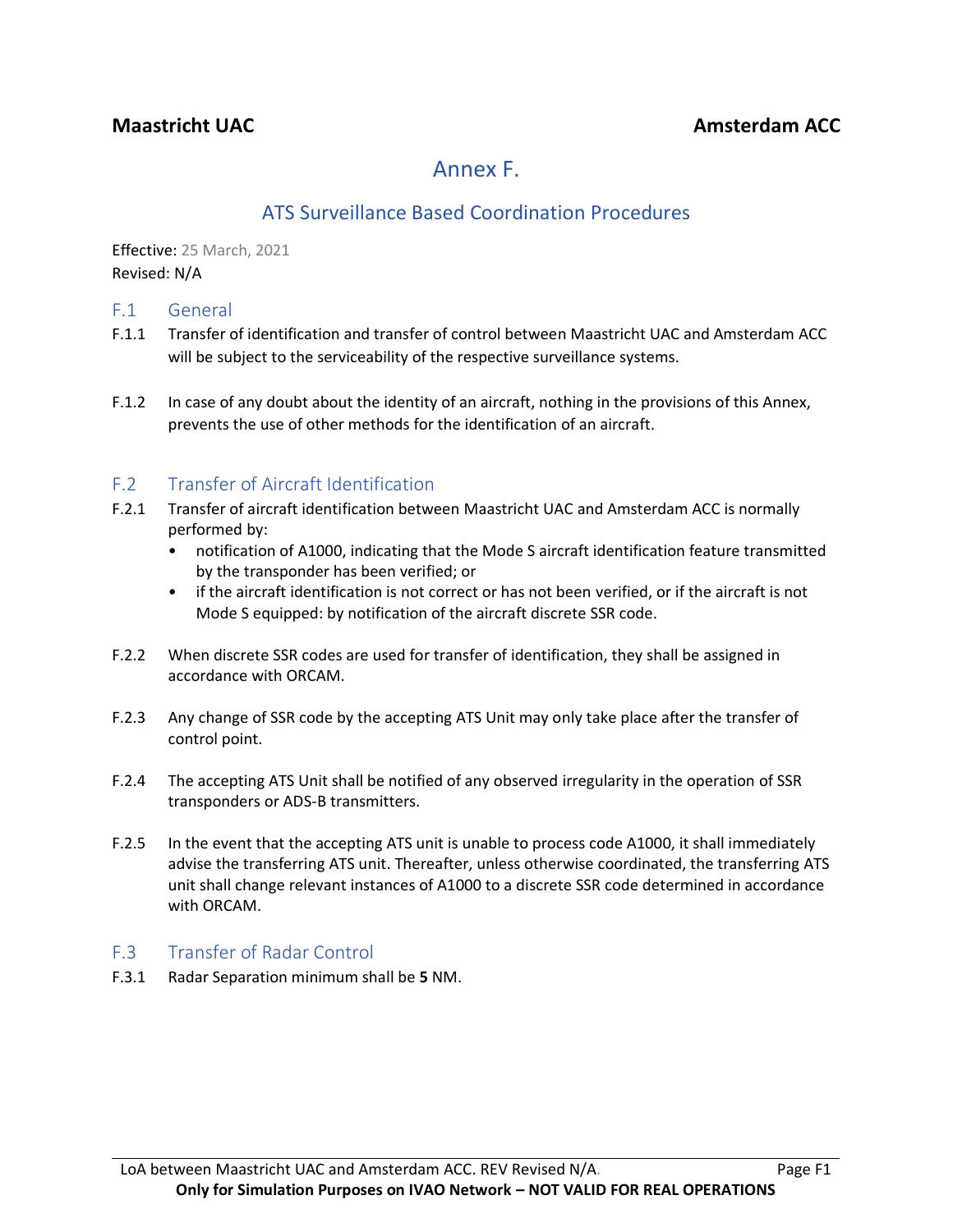F.3.2 Transfer of Control without systematic use of direct communication (Silent Transfer of Control)

Transfer of control may be effected without systematic use of bi-directional speech facilities provided the minimum distance between successive aircraft about to be transferred is **10** NM and constant or increasing.

F.3.2.1 The transferring controller shall inform the accepting controller of any level, speed or vectoring instructions given to aircraft prior to its transfer and which modify its anticipated flight progress at the point of transfer.

Note: When using Mach-number speed control, pilots concerned shall be instructed to report their assigned machnumber to the accepting ATS Unit upon initial contact.

F.3.2.2 Transfer of radar control may also be effected without systematic use of direct communication provided that aircraft are on parallel headings and the minimum distance between the aircraft about to be transferred is 5 NM constant or increasing. Aircraft should be vectored parallel to the ATS routes.

When using parallel headings, pilots concerned shall be instructed to report their assigned heading to the accepting ATS Unit upon initial contact.

Note: Although transfer of radar control on parallel headings is allowed, longitudinal radar separation is preferable (see paragraph D.3.1)

F.3.2.3 The accepting controller may terminate the silent transfer of control at any time, normally with an advance notice of **5** minutes.

### F.3.3 Transfer of Control with use of direct communication

Transfer of control may be effected with the use of bi-directional speech facilities, provided the minimum distance between the aircraft does not reduce to less than **5** NM, and:

• identification has been transferred to or has been established directly by the accepting controller;

• the accepting controller is informed of any level, speed or vectoring instructions applicable to the aircraft at the point of transfer;

• communication with the aircraft is retained by the transferring controller until the accepting controller has agreed to assume responsibility for providing ATS surveillance service to the aircraft. Thereafter, the aircraft should be instructed to change over to the appropriate frequency and from that point is the responsibility of the accepting controller.